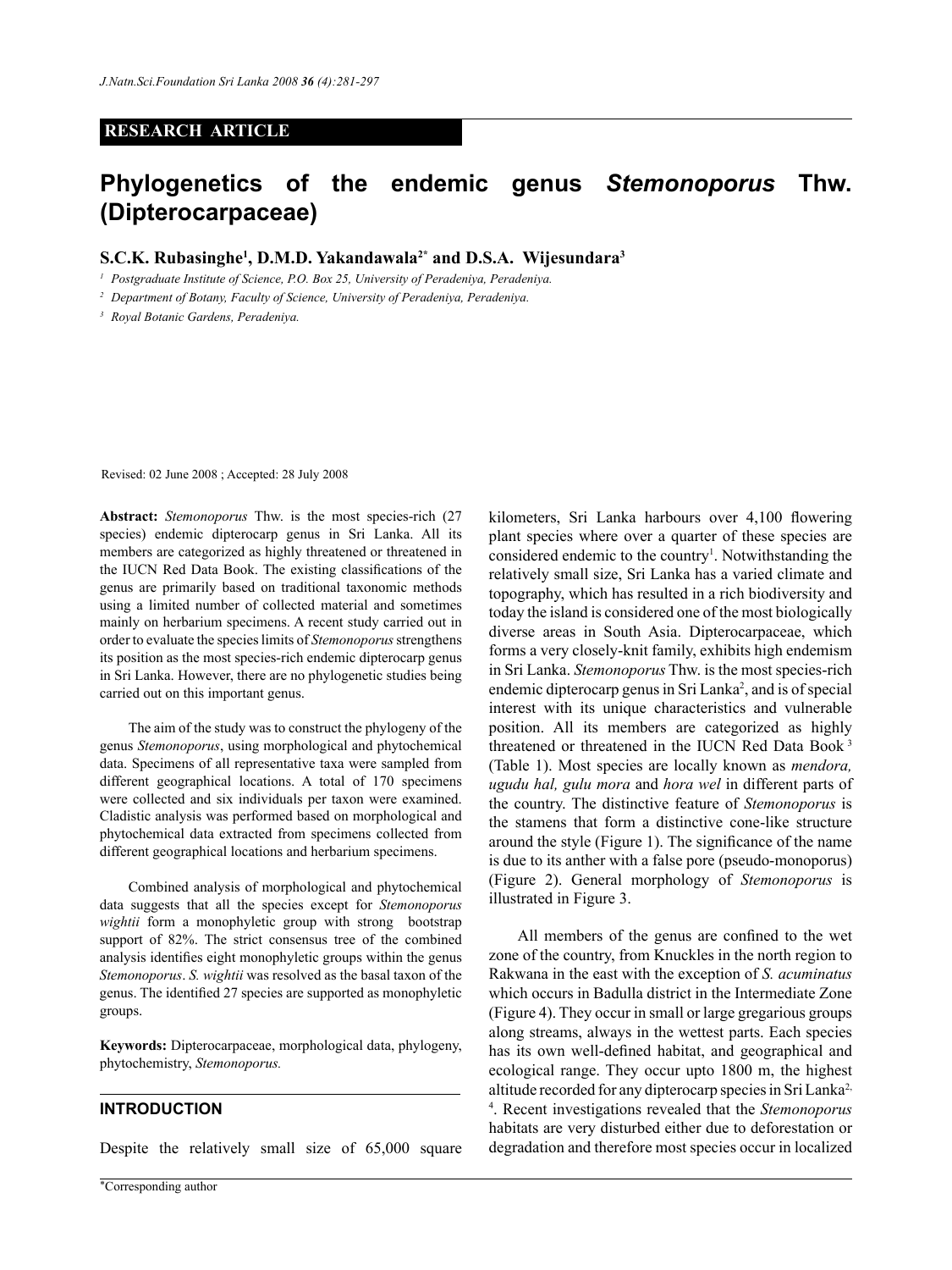patches. Many places that would have been "wet and wettest parts" ten years back have changed with time. Very little regeneration was observed with many species; except in well protected sites such as Sinharaja and Kanneliya forests.

**Table 1:** The author citations, acronyms and convervation status of different *Stemonoporus* species. E – Endangered; V – Vulnerable; I – Indeterminate; T – Threatened (1993 Provisional List); HT – Highly Threatened ; TR – Threatened (IUCN, 2000).

| Name code    | Species                           | Conservation status |                      |               |  |
|--------------|-----------------------------------|---------------------|----------------------|---------------|--|
|              |                                   | Global              | Provincial List 1993 | National List |  |
| <b>ST01</b>  | S. canaliculatus Thw.             | V                   |                      | <b>TR</b>     |  |
| ST 02        | S. affinis Thw.                   | E                   | T                    | HT            |  |
| ST 03        | S. petiolaris Thw.                | I                   | T                    | <b>HT</b>     |  |
| <b>ST04</b>  | S. gracilis Kosterm.              |                     |                      | HT            |  |
| ST 05        | S. elegans (Thw.) Alston.         | E                   |                      |               |  |
| ST 06        | S. cordifolius (Thw.) Alston.     |                     |                      | <b>TR</b>     |  |
| ST 07        | S. gardneri Thw.                  |                     |                      | HT            |  |
| <b>ST08</b>  | S. rigidus Thw.                   | I                   | T                    | HT            |  |
| ST 09        | S. revolutus Trimen ex. Hooker f. |                     |                      | <b>TR</b>     |  |
| ST 10        | S. nitidus Thw.                   | I                   | T                    | HT            |  |
| <b>ST11</b>  | S. wighitii Thw.                  | V                   |                      | <b>TR</b>     |  |
| ST 12        | S. reticulatus Thw.               | E                   | T                    | <b>TR</b>     |  |
| ST 13        | S. <i>oblogifolius</i> Thw.       | I                   | T                    | HT            |  |
| ST 14        | S. kanneliyensis Kosterm.         |                     |                      | HT            |  |
| ST 15        | S. acuminatus (Thw.) Beddome.     | V                   |                      | <b>TR</b>     |  |
| ST 16        | S. marginalis Kosterm.            |                     |                      | HT            |  |
| ST 17        | S. bullatus Kosterm.              |                     | T                    | HT            |  |
| ST 18        | S. moonii Thw.                    | E                   | T                    | <b>HT</b>     |  |
| ST 19        | S. latisepalum Kosterm.           |                     |                      | <b>HT</b>     |  |
| ST 20        | S. scalarinervis Kosterm.         |                     |                      | HT            |  |
| ST 21        | S. lancifolius (Thw.) Ashton.     | E                   |                      | HT            |  |
| <b>ST 22</b> | S. lanceolatus Thw.               | I                   | T                    | HT            |  |
| <b>ST 24</b> | S. gilimalensis Kosterm.          |                     |                      | <b>HT</b>     |  |
| ST 25        | S. leavifolius Kosterm.           |                     |                      | <b>HT</b>     |  |
| ST 26        | S. angustisepalum Kosterm.        |                     |                      | HT            |  |
| ST 27        | S. scaphifolius Kosterm.          |                     |                      | HT            |  |
|              |                                   |                     |                      |               |  |



**Figure 1:** The stamens of *Stemonoporus* form a characteristic conelike structure around the ovary with 10 -15 or 5 stamens.



**Figure 2:** The pseudo-monoporus anther of *Stemonoporus*: the margins of the two valves touching in one place, where the margin bulges, forming a long oblique orifice apically and a straight one below the bulges.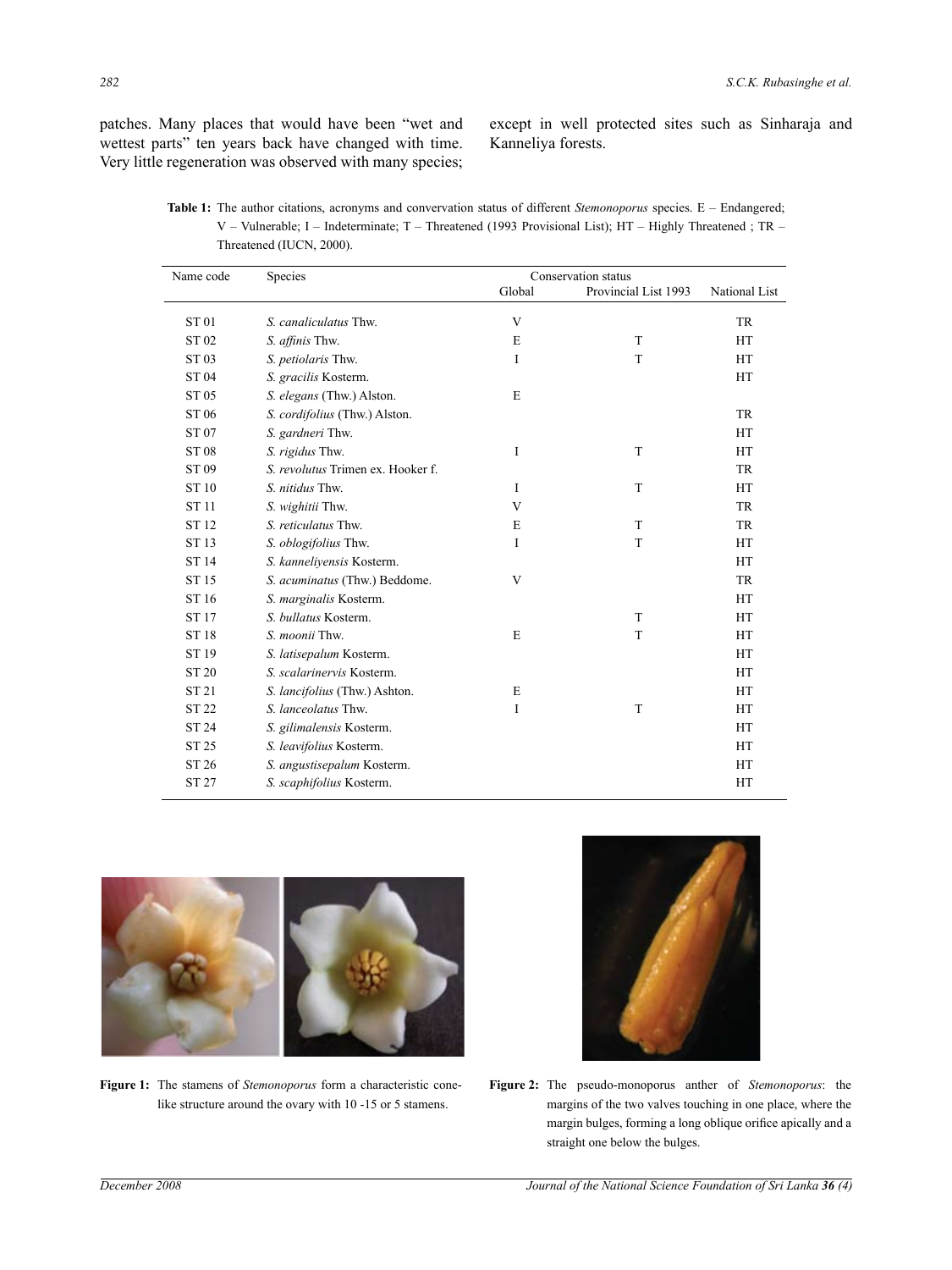

**Figure 3:** General morphology of *Stemonoporus* Thw.

Key: panicle of *S. wightii* (A), panicle of *S. gardneri* (B), condensed raceme of *S. oblongifolius* (C), solitary flower of *S. scalarinervis* (D), conspicuous cone-like structure formed by the stamens of *S. elegans* (E), filament of *S. elegans* (F), flower with 15 stamens *S. gardneri* (G), flower with 5 stamens *S. cordifolius* (H), imbricate aestivation of sepals of *S. bullatus* (I), and valvate aestivation of sepals of *S. gardneri* (J), cone shape fruit of ST 23(K) and sub-spherical shape fruit of *S. bullatus* (L).



**Figure 4:** General distribution of *Stemonoporus* Thw.

#### **Taxonomic history**

The genus was first recognized by Thwaites in 1854 by recognizing 11 species of *Stemonoporus* and 3 species under *Monoporandra*<sup>2</sup>. Thwaites in the Addendum<sup>5</sup> referred them all to *Vateria* under the influence of Bentham further adding 3 new species making a total of 15 'proper' *Stemonoporus* species. A. de Candolle in 1868 reduced *Stemonoporus* to *Vatica*, but kept *Monoporandra* separate enumerating the same number (15) under *Vatica*<sup>2</sup> . Dyer (1874) reduced *Monoporandra lancifolia* to a variety of *Vateria* (*Stemonoporus*) *nitida*, recognizing a total of 14 species<sup>2</sup>. In 1893, Trimen in his treatment of Dipterocarpaceae in volume I (1893) of his Handbook to the Flora of Ceylon separated *Stemonoporus*  from *Vateria*<sup>6</sup> . He described 13 species in *Stemonoporus*  and 2 in the reinstated genus *Monoporandra*<sup>6</sup> . Hooker (1990) added (in the 5th volume of Trimen's Flora in 1900, two more species, of which one (*Stemonoporus lewisianus*) was referred by Alston (1929) to *Vateria*, followed by Livera  $(1924)$ . Ashton<sup>4</sup> included this under *Cotylelobium*, which was finally reinstated by Kostermans (1992) as *Vatica*, which brings the number to 16 species. Alston (1929) in his supplement to Trimen's Flora (volume VI) in 1931, included *Monoporandra* Thw. in *Stemonoporus*, restored *Stemonoporus lancifolius* but failed to recognize *S. moonii*, and hence has still only 15 species<sup>2</sup>. Ashton<sup>4</sup>, in his treatment on the family in the Revised Flora of Ceylon ultimately restored *S. lancifolius*, but excluded *S. moonii* and hence has still only 15 species. The most recent treatment of the family Dipterocarpaceae by Kostermans<sup>2</sup> recognizes 26 species within the genus *Stemonoporus*, where the genus is broadly divided into two sub-genera (*Monoporandra* and *Stemonoporus*) based on the number of stamens, and no further taxonomic studies on *Stemonoporus* have been conducted to date.

Notwithstanding the recent revision of the Sri Lankan Flora<sup>4</sup>, several ambiguities exist with the species limitations in the genus *Stemonoporus*. All existing classifications of the genus including the one in the revision of the Sri Lankan Flora are based on traditional taxonomic methods derived from a few vegetative characters. Even the most recent treatment of the family Dipterocarpaceae by Kostermans<sup>2</sup> is based on morphological data using conventional methods which are mostly based on intuition, and therefore are not reproducible. Further, no phylogenetic studies have been carried out on *Stemonoporus.* Such a study will answer several important questions on the evolution and also will contribute to the dipterocarp phylogeny within Angiosperms.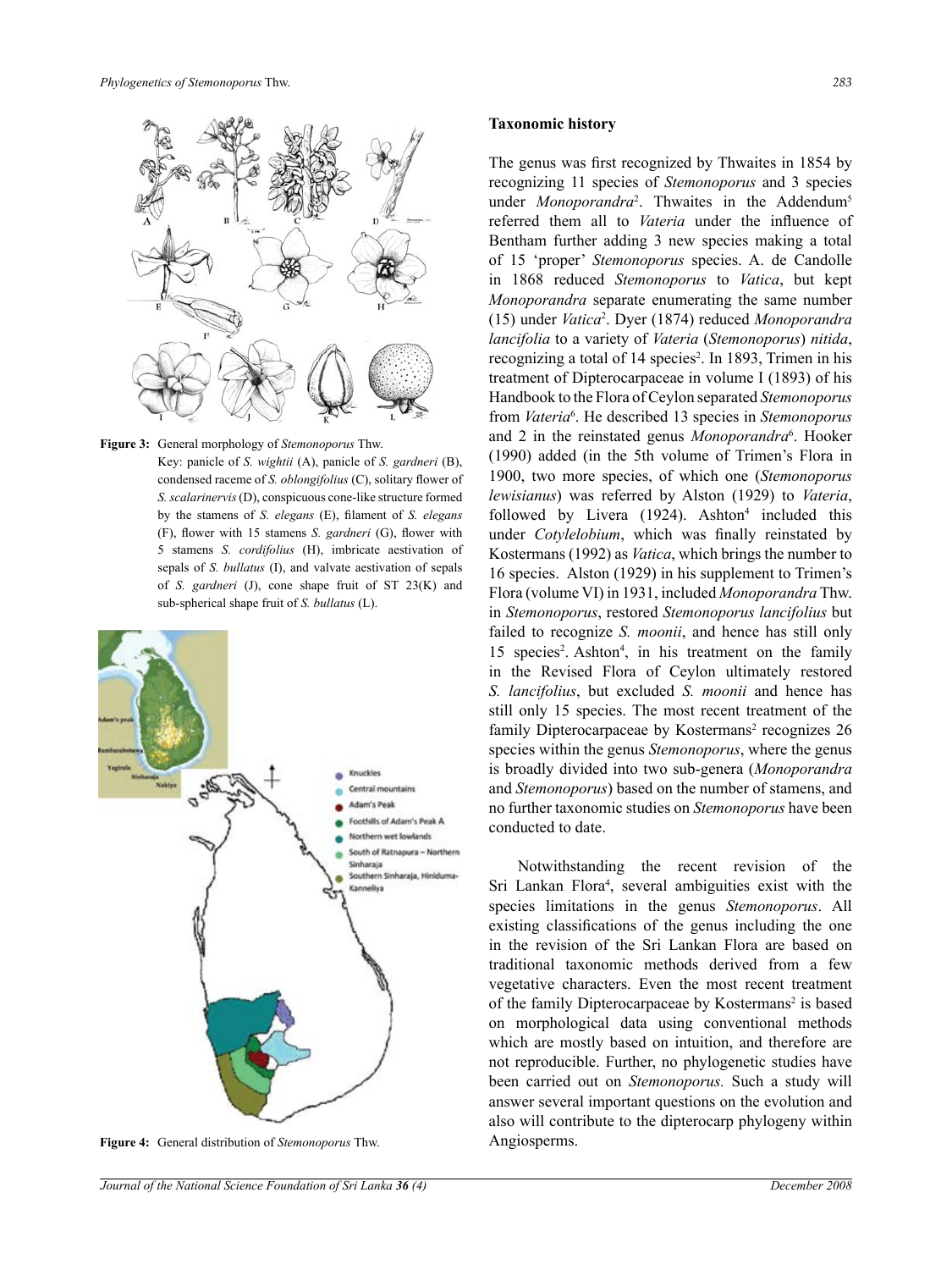A morphometric analysis carried out during a recent study revealed that the genus consists of 27 morphologically different entities further strengthening its position as the most species rich endemic dipterocarp genus in Sri Lanka7 . This study identified all 26 species of Stemonoporus recognized by Kostermans<sup>2</sup> supporting his treatment of the genus. Further, several additional characters heve been identified based on a large number of specimens to support their species limits. In addition to the existing taxa a new species of *Stemonoporus* has also been recognized.

# **Morphological data and plants systematics**

Morphological characters, features of external form or appearance, currently provide most of the characters used for field plant identification and many of those used for hypothesizing phylogenetic relationships. These features have been the foundation for most classification systems and used for a longer time than anatomical or molecular evidence. They have constituted the primary source of taxonomic evidence since the beginnings of plant systematics<sup>9, 10</sup>. From the earliest recorded observations of the ancient Greeks, through the age of the herbalists (1470-1670), into the early classifiers such as Ray and Tournefort, then Linnaeus, Jussieu, the Candolles, Bentham and Hooker, and so on to the present systems, morphology has been playing the dominant role<sup>10</sup>.

Plant morphological characters are still the most popular type of characters used in taxonomic studies and they play a major role in taxonomic keys and field taxonomy. They will probably continue to be the main discriminatory feature for both the identification and grouping of plants mainly due to the fact that they are readily recognizable and easily described.

# **Phytochemistry and plant systematics**

The task of a taxonomist is rendered very difficult by relatively rapid divergences of characters and taxa in the course of adaptive radiation and by several types of convergence known to occur during taxon evolution. According to chemotaxonomists, inevitably all existing systems of classification are imperfect, and chemical characters may be very helpful<sup>11</sup>.

The major application of chemical data in practical taxonomy has been as an aid in revision where the available biological characters are ambiguous or conflicting in their distribution<sup>12</sup>. During evolution it may happen that unrelated groups of plants give rise to morphological similarities (convergence). Conversely,

related plants may give rise to very dissimilar descendants (divergence). Such phenomena can cause considerable taxonomic ambiguities. In such situations the presence or absence of chemical compounds can contribute to solve problems such as those due to convergence or divergence. The classification of plants is built upon very thorough consideration of many very different biological characteristics. Naturally, it is improbable that a morphological convergence would be accompanied by "chemical divergence". However, taxonomists must always weigh chemical data in balance along with results obtained from many other sources<sup>13</sup>.

Another most obvious application of chemical methods has been in those instances where morphological criteria fail to provide a key to separation<sup>12</sup>. They can also be used to revise and improve existing classifications, and thus gain support for a suggested reclassification<sup>14</sup>.

# **Phylogenetics**

Knowledge of how organisms are related to one another, coupled with an understanding of their evolutionary history, has increased tremendously in recent decades<sup>15</sup>. Cladistics is the method of classification that groups taxa hierarchically into discrete sets and subsets. These methods were intended for implementing Darwin's concepts of ancestors and descendants and that is to explain the relationships within an evolutionary framework.

The present study was carried out to construct the phylogeny of the genus *Stemonoporus* and thereby to investigate the monophyly and the internal relationships of the genus, using morphological and phytochemical data. The importance of determining the phylogenetic relationships has been well documented. Elucidating the phylogenetic relationships of *Stemonoporus* will not only be highly valuable for furthering our knowledge on its species limits, monophyly of the genus and its placement within the family Dipterocarpaceae but will also shed light into the yet unresolved key question on the role of the Deccan Plate in the spread of Southern angiosperms of Gondwanic origin into Laurasia which is of considerable global and regional biogeographic significance<sup>8</sup>. The aseasonal climate in southwestern Sri Lanka sustains a relict rain forest vegetation of the original Deccan Plate. Therefore, phylogenetic research into these endangered relict taxa of historical plant geographic significance using modern phylogenetic techniques is well within the international framework of research on global and regional biodiversity.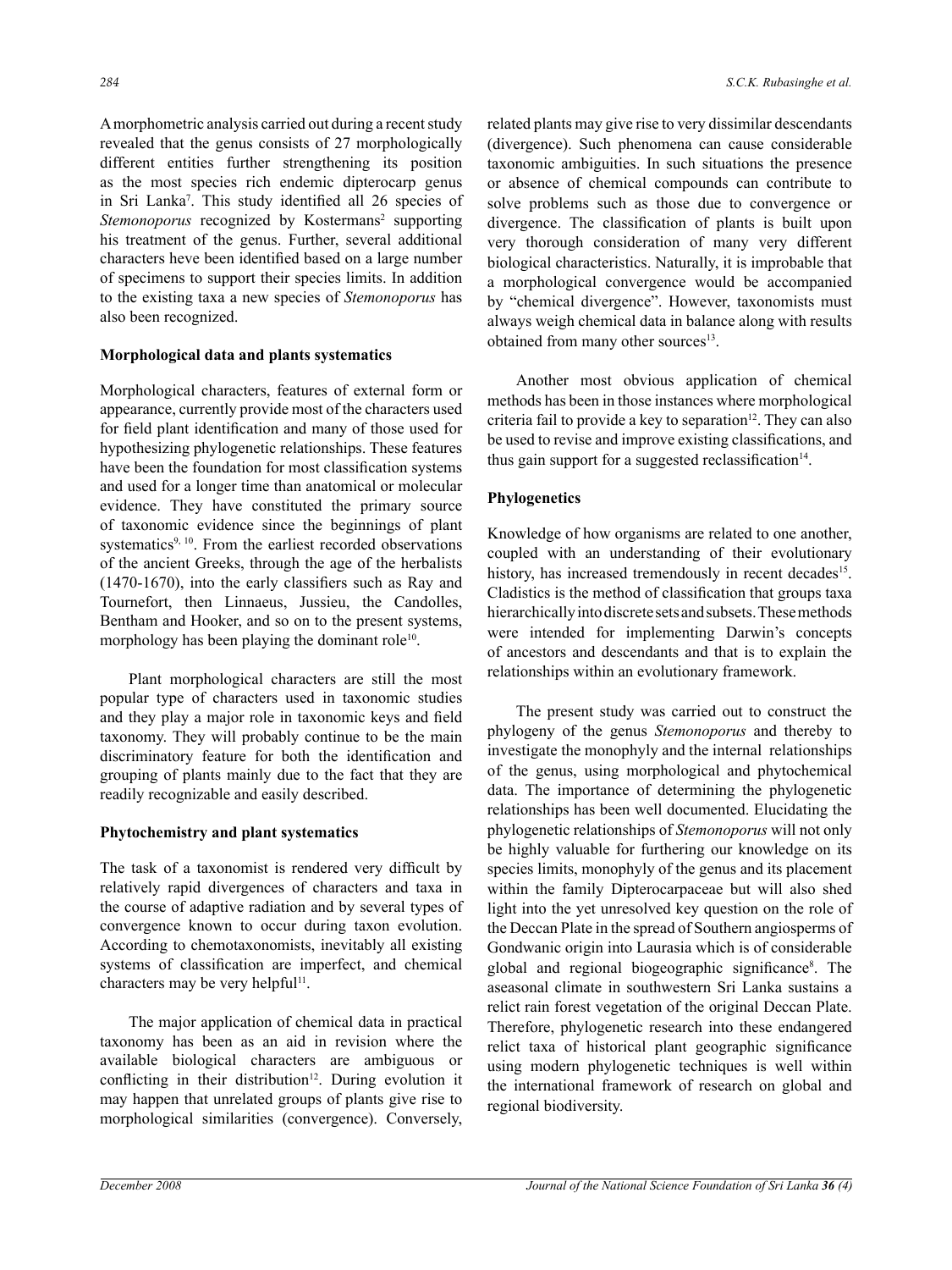# **METHODS AND MATERIALS**

*In-group sampling*: Extensive field studies were made to collect specimens of all representative taxa of the genus Stemonoporus recognized by Ashton<sup>4</sup> and Kostermans,<sup>2</sup> from all possible locations. Specimens were collected from the Sinharaja Forest Reserve (Moulawella, Kosgulana), Kanneliya, Hiniduma, Suriyakanda, Morningside, Neluwa-Pelawatta, Peak Wilderness, Moray Estate, Gilimale, Bambarabotuwa, Knuckles, Kitulgala, Bulatsinhala, Balangoda, Dotalugala and Horagolla Kele.

*Out-group sampling*: Polarity of a character refers to the evolutionary direction of the character. Many methods and criteria for assessing the evolutionary direction of characters have been proposed and reviewed. Of these, the out-group comparison approach has been adopted in this study; where if a taxon that is not a member of the group of organisms being studied has a character state that is the same as some of the organisms in the group, then that character state is considered to be plesiomorphic.

The genus *Vateria copallifera* (Retz.) Alston. (Dipterocarpaceae) was used as the out-group. The selection was based on a molecular phylogenetic study using rbcL sequence data by Dayanandan *et al*. 16 . Specimens of *Vateria copallifera* were collected from Sinharaja, Gilimale and Kandy.

*Extraction of morphological characters*: Leaves, flowers and fruits collected from the in-group and the out-group were surveyed for morphological characters. Characters were selected by reviewing previous work and searching for variations that had not been previously analyzed. Leaves were analyzed in detail for leaf architectural characters. Flowers were preserved in 70% alcohol and their sepals, petals, stamens, ovary, style and stigma were observed under the light-microscope (Olympus, BH 2) and the stereomicroscope (Leica, 10446322, 2xWD). Twigs with leaves were pressed between papers, treated with alcohol and oven-dried in a folder and studied under the microscope. Leaf architecture (venation), the pattern made by the primary vein (mid vein), and secondary, tertiary and quaternary veins, was coded by clearing leaves using 5% NaOH and then staining for observation. Quantitative characters were counted or measured with a ruler, or protractor. Characters were scored to the extent possible from all the collected taxa and also from herbarium specimens based on the collection at the Royal Botanic Gardens, Peradeniya.

*Extraction of flavonoid constituents*: Flavonoid constituents were extracted from fresh and air-dried leaf material collected from different geographical locations.

Since flavonoids are polyphenols they possess the chemical properties of phenolics; That is they are slightly acidic and therefore dissolve in alkali 17.

*Acid hydrolysis*: During acid hydrolysis the flavonoid glycosides are separated from the sugar and form the aglycone. The dried plant leaves were cut into small homogenous pieces. For acid hydrolysis, 25 g of this air dried leaf samples were weighed and kept in 2N HCl at 100 °C for 30-45 min. This separates the sugar from the flavonoid. The aglycones were then extracted into ethyl acetate, 2-3 times using a vortex mixturem, in to a watch glass. After that, the extracts were evaporated to dryness in the air.

*Separation of flavonoid aglycones*: The separation of plant constituents was carried out using Thin Layer Chromatography (TLC). The dried extracts were dissolved in 2 drops (a minimum amount) of ethanol and applied as concentrated spots on Whatman No. 01 chromatography paper (with aluminium as the adsorbent) (8x4) for 1-D chromatography against authentic flavonol and flavone markers myricetin, quercetin, kaempferol and apigenin.

*Solvents*: Butanol-acetic acid Was prepared by mixing n-butanol: acetic acid: water in the ratio of 4:1:5. After equilibration, the supernatant layer constitutes the solvent proper<sup>18</sup>. Forestal was introduced by Bate-Smith<sup>19</sup> for the separation of the anthocyanidins. It has subsequently proved very useful for the study of other flavonoid aglycones. The solvent was prepared by mixing acetic acid, water and conc. HCl (30:10:3 by volume)<sup>18</sup>. Dilute acetic acid - in this and similar solvents the flavonoid aglycones do not as a rule move from the start line, only those in which the central heterocycle is saturated and in consequence have a non-planar configuration<sup>18</sup>.

The chromatographic paper was developed in four solvents; HOAc (50% aqueous acetic acid), BAW (n-butanol-ethanol-water, 4:1:5, top layer), Forestal (acetic acid-con. HCl-water, 30:3:10) and PhOH (phenol saturated with water).

*Spot detection*: In TLC, compounds are usually detected as coloured or UV-fluorescent spots, after reacting with the chromatographic reagent, used as spray (Harborne, 1998). The flavonoid spectrum is usually determined for a methanol solution of the flavonoid. The spectrum typically consists of two absorption maxima in the ranges 240-285 nm (Band I) and 300-350 nm (Band II)<sup>18</sup>.

Dried papers were viewed under the long-wave (360 nm) ultraviolet for spot detection. Aglycones were further confirmed by colour changes with and without  $NH<sub>3</sub>$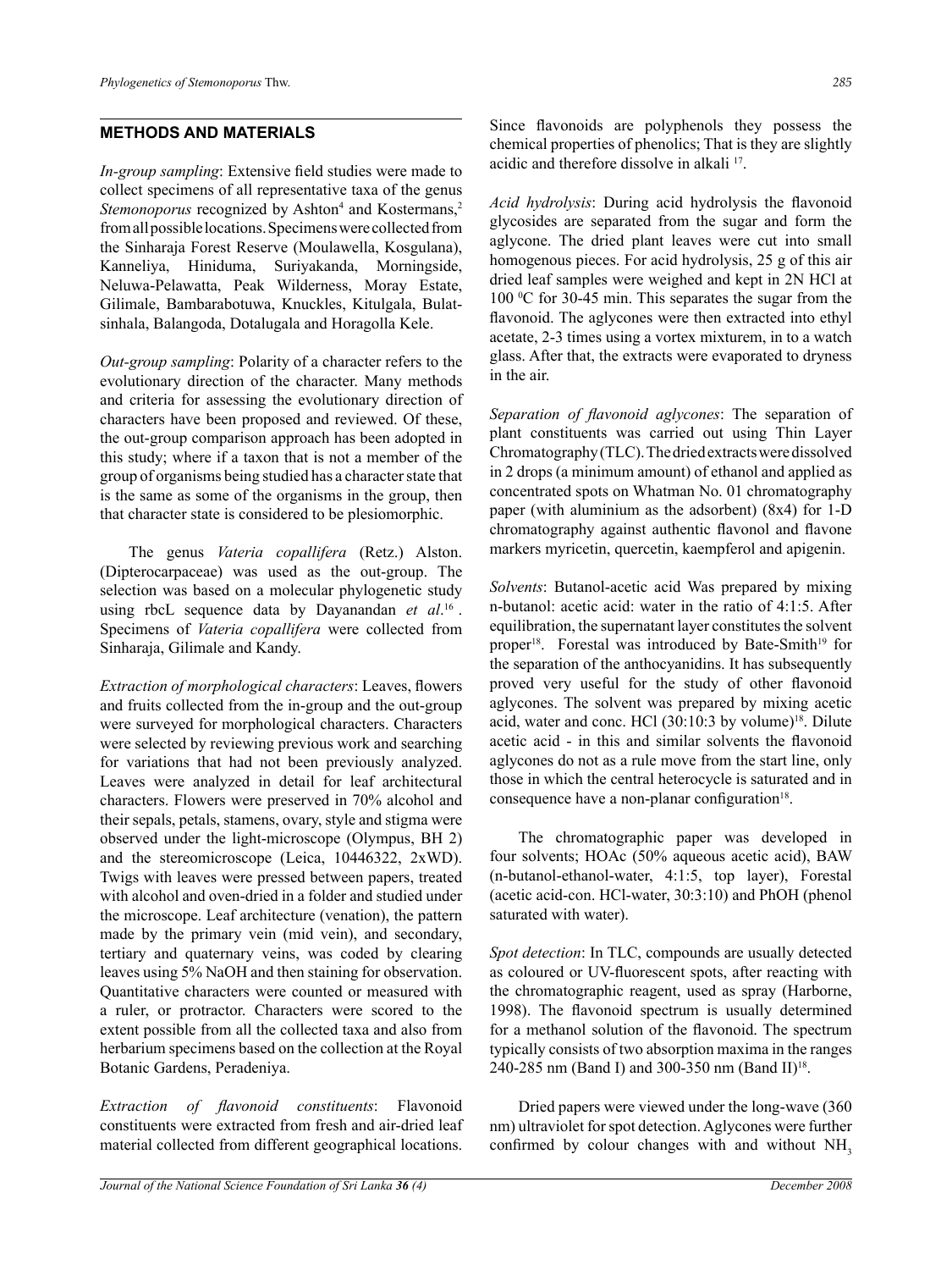vapour (from a bottle of  $0.88 \text{ NH}_4\text{OH}:\text{H}_2\text{O}, 1:1$ ), with the markers. All the spots that appeared under the UV light were marked and the colour changes were noted. Most of the flavone and flavonol glycoside spots appeared as dark/purple spots under UV light and turned yellow, yellowish green or orange in the presence of ammonia vapour.

*Coding of characters*: The characters were coded by separating the characters into discrete states. The coding method  $^{\circ}$ C' has been adopted in this study<sup>20</sup>. The data matrix was constructed using the MacClade version 3.04.

*Analysis of data -* (*cladistic analysis*): Most parsimonious trees were recovered by PAUP \*4d55 21 and the recovered trees were further analyzed using MacClade 3.0422 on a Macintosh computer. A heuristic search was performed with the unordered and equal weighting criteria of Fitch parsimony, 100 replicates of random sequence addition and tree bisection-reconnection (TBR) branch swapping with MULPARS (multiple parsimonious trees) in effect, steepest descent on. The initial trees found with equal (Fitch) weights were used as the basis for successive weighting. Ten trees were held for each step. Strict consensus, 50% majority rule and Adams consensus trees are obtained and branch lengths and tree scores are calculated using ACCTRAN (accelerated transformation optimization). Successive weighting was carried out using the retention index. Re-weighting was continued until the same tree length was obtained in two successive rounds. Bootstrap analysis employed 100 replicates of full heuristic search (random sequence addition, MULPARS



**Figure 5:** The Strict consensus trees of the two most parsimonious trees recovered during the Fitch Parsimony analysis of the morphological and phytochemical characters. Length =  $357$ , CI = 0.330, RI = 0.911. The bootstrap support values of over 50% are shown above branches. The branches that collapse during bootstrap analysis is indicated as dotted lines. The thick branches indicate the distribution of unambiguous synapomorphies.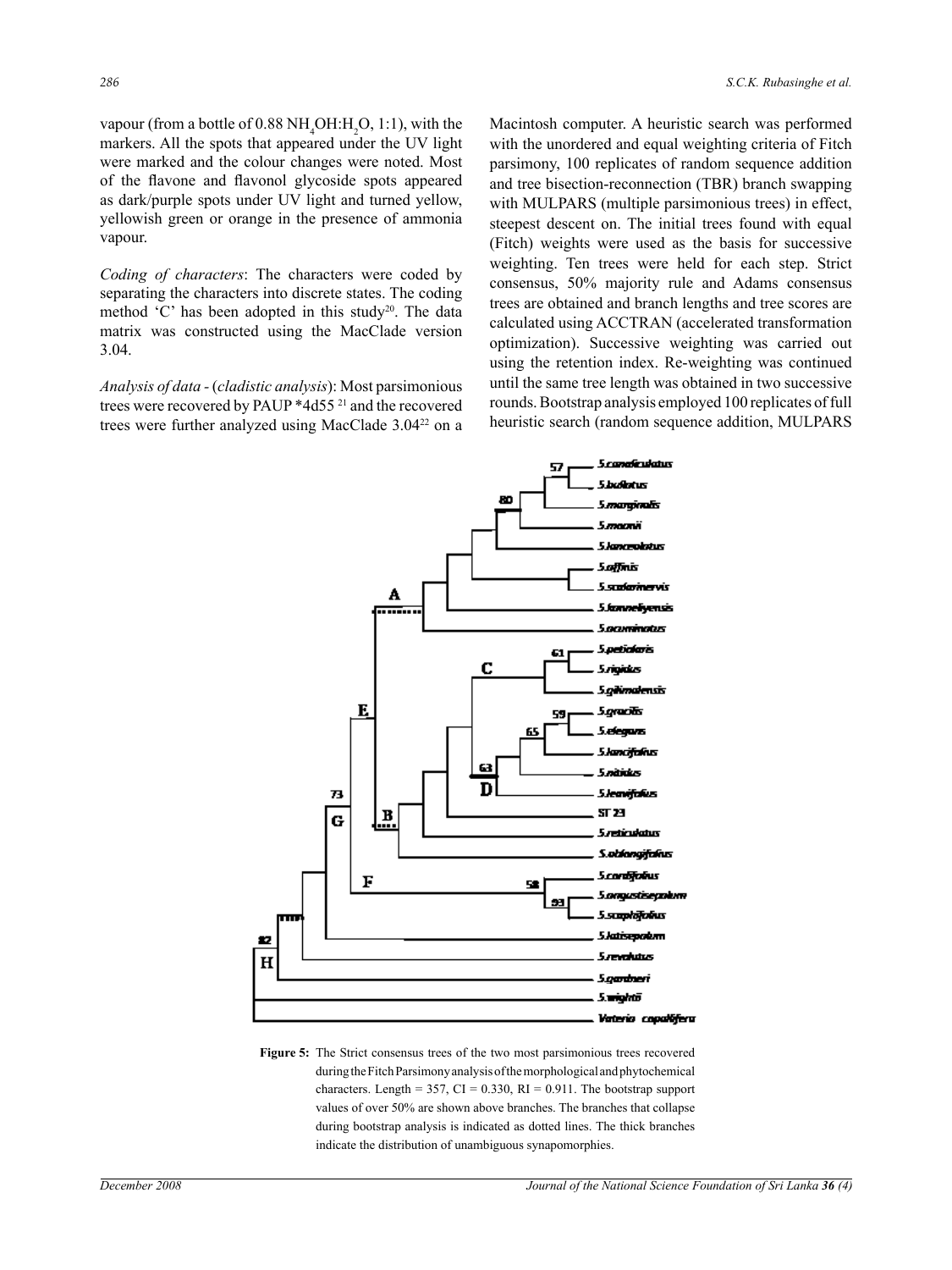

**Figure 6:** A phylogram recovered during the Fitch Parsimony analysis of the morphological and phytochemical characters

on and steepest descent off), searching with the initially weighted trees and successive weighted trees in order to evaluate the robustness of the clades.

# **RESULTS**

Combining of morphological and phytochemical data into a single combined data set resulted in a total of 94 characters and character states. Morphological data comprised of a total of 90 vegetative and reproductive characters including both quantitative and qualitative data. The data obtained from the flavonoid aglycone survey is given in Table 2. The list of morphological and phytochemical characters obtained is given in Appendix 1.

# **Results of cladistic analysis**

Heuristic search under the Fitch criterion of the combined data set yielded a single most parsimonious tree (MPT) of 395 steps with CI (Consistency Index) 0.329 and RI (Retention Index) 0.910. Successive weighting produced two MPTs of 357 steps with a CI of 0.33 and a RI of 0.911. The successively weighted strict consensus tree is shown in Figure 5. A phylogram recovered during the combined analysis is shown in Figure 6.

# **Phylogenetic relationships within the genus**  *Stemonoporus*

Combined analysis of morphological and phytochemical data suggests that all species except for *S. wightii* form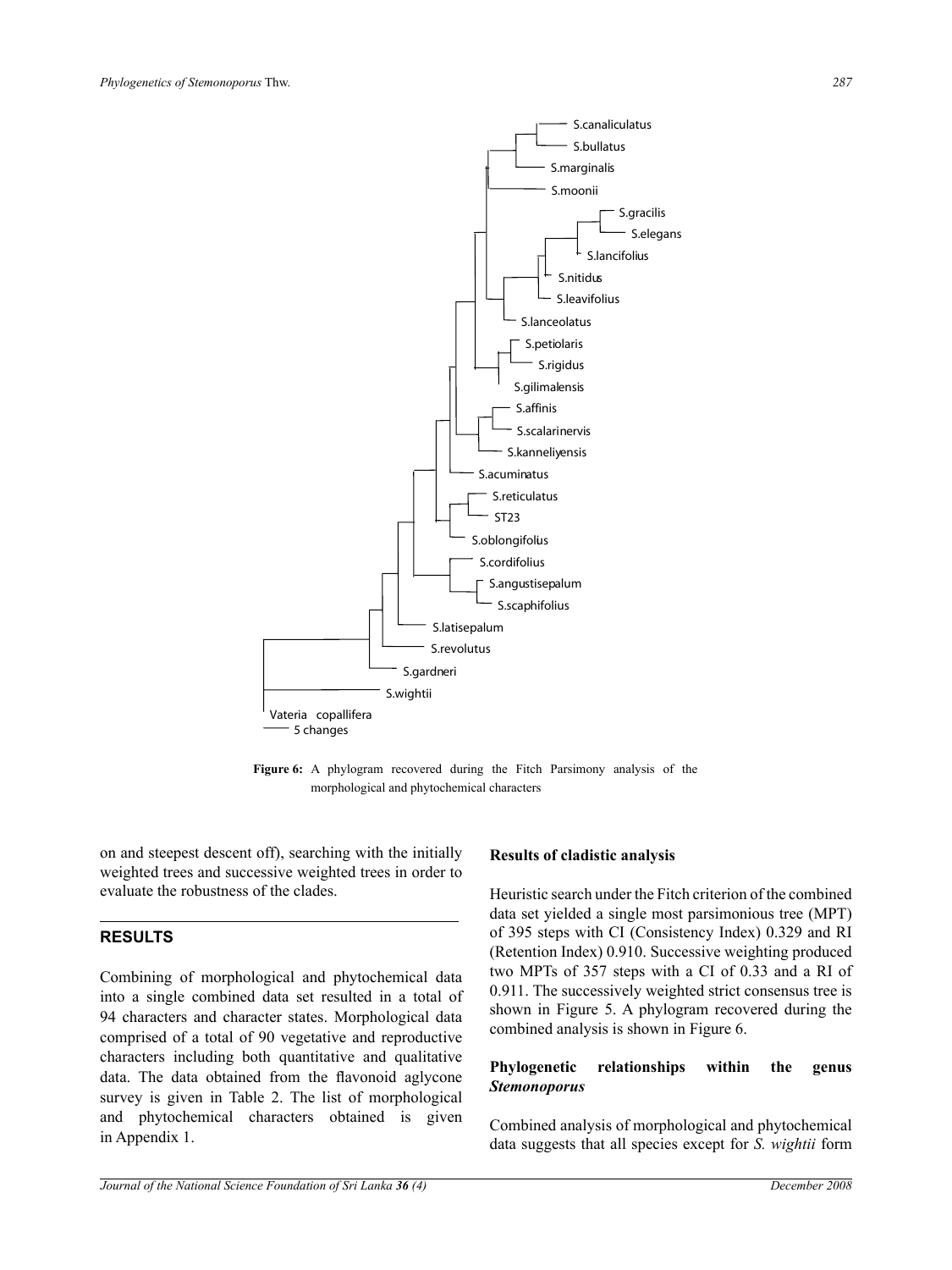a monophyletic group with strong bootstrap support of 82%. According to the strict consensus tree of the combined analysis (Figure 5), eight monophyletic groups can be identified within the genus *Stemonoporus*. Twenty seven clades can be identified in all the parsimony analyses. *S. gardneri, S. revolutus* and *S. latisepalum*  form a grade as sister to a large monophyletic group G with 73% bootstrap support. Within this large monophyletic group two sub-groups can be identified indicated as E and F. Clade F holds together *S. cordifolius, S. angustisepalum* and *S. scaphifolius* with good support (58%) including *S. angustisepalum* and *S. scaphifolius* as a very closely knit monophyletic clade with 93% bootstrap support. The remaining clade (E) is broadly divided into two monophyletic groups (A and B). In the clade B, *S. oblogifolius*, *S. reticulates* and ST 23 form a grade. *S. gracilis*, *S. elegans*, *S. lancifolius*, *S. nitidus* and *S. leavifolius* are held together in the monophyletic group (D) and this group is strongly supported with 63% bootstrap. The remaining taxa in this clade (B); *S. gilimalensis*, *S. rigidus* and *S. petiolaris* form a small monophyletic group (C) within which *S. rigidus* and *S. petiolaris* are closely bound together by 61% bootstrap support. *S. acuminatus*, *S. kanneliyensis*,

**Table 2:** Flavonoid patterns in *Stemonoporus* Thw. Abbreviations: My - myricetin; Qu – quercetin; Km – kaempferol; Ap – apigenin and OG = outgroup

| Scientific name | Flavonol |                   |                   | Flavone           |  |
|-----------------|----------|-------------------|-------------------|-------------------|--|
|                 | My       | Qu                | Km                | Ap                |  |
| ST 02           |          | $^{+}$            | $\qquad \qquad +$ | $^{+}$            |  |
| ST 01           |          | $^{+}$            | $^{+}$            | $^{+}$            |  |
| <b>ST17</b>     |          | $^{+}$            |                   | $^{+}$            |  |
| ST 16           |          | $^{+}$            |                   | $^{+}$            |  |
| <b>ST14</b>     |          | $^{+}$            | $\gamma$          | $\gamma$          |  |
| ST 09           |          | $^{+}$            | $^{+}$            | $^{+}$            |  |
| <b>ST12</b>     |          | $^{+}$            |                   | $^{+}$            |  |
| ST 05           |          | $^{+}$            | $^{+}$            | $^{+}$            |  |
| ST 06           |          | $^{+}$            | $^{+}$            | $^{+}$            |  |
| ST 07           |          | $\qquad \qquad +$ | $^{+}$            | $^{+}$            |  |
| <b>ST08</b>     |          | $^{+}$            |                   |                   |  |
| ST 13           |          | $^{+}$            | $^{+}$            | $^{+}$            |  |
| ST 04           |          | $^{+}$            |                   | $^{+}$            |  |
| ST 21           |          | $^{+}$            |                   |                   |  |
| <b>ST 24</b>    |          | $^{+}$            |                   | $^{+}$            |  |
| <b>ST18</b>     |          | $^{+}$            |                   | $^{+}$            |  |
| ST 15           |          | $^{+}$            |                   | $^{+}$            |  |
| ST 03           |          | $\qquad \qquad +$ |                   | $\qquad \qquad +$ |  |
| <b>ST 20</b>    |          | $^{+}$            |                   | $^{+}$            |  |
| <b>ST11</b>     |          | $^{+}$            |                   | $^{+}$            |  |
| ST 22           |          | $^{+}$            |                   | $^{+}$            |  |
| ST 10           |          | $^{+}$            |                   |                   |  |
| ST.23           |          | $^{+}$            | $\,+\,$           | $^{+}$            |  |
| OG              |          | $^{+}$            |                   |                   |  |

*S. lanceolatus* and the monophyletic group containing *S. affinis*, *S. scalarinervis* form a grade sister to the strongly supported (80% bootstrap) monophyletic group (A) consisting of *S. moonii, S. marginalis, S. bullatus* and *S. canaliculatus.* 

As the phytochemical data resulted only in four different chemicals the data was not analyzed independently.

#### **DISCUSSION**

#### **Phylogenetic inferences for** *Stemonoporus*

The results of the cladistic analysis allow the phylogenetic relationships of *Stemonoporus* to be viewed under a new light and provide a basis for other studies.

It is interesting to note that the combined analysis of morphological and phytochemical data does not support the monophyly of the genus. Leaving *S. wightii*, the rest of the genus is well supported with 82% of bootstrap value as a monophyletic group during the combined analysis. During the independent analysis carried out with phytochemical data, the genus was divided into three broad groups (results not given). Therefore, the phytochemical data has not supported the monophyletic clades as synapomorphies, but has only contributed for the building up of the phylogenetic relationships of the genus. Reconstruction based on a broad range of character types helps avoid possible biases among characters that may yield erroneous phylogenetic signals and also may provide resolution of relationships hitherto unresolved by separate data $2^{3,24}$ . According to Hillis<sup>25</sup> large data sets, in this case the combined, are not only feasible to analyze but have proven to be robust. Hillis states that although a large data set may have homoplasious characters that is because there are more characters the true phylogenetic signal will come through. The opinion of Kostermans<sup>2</sup> that the genus be divided into two sub-genera (Sub genus *Monoporandra* and Sub-genus *Stemonoporus*) depending on the number of stamens finds no support in any of the analyses, which recognize stronger morphological characters that explain the phylogenetic relationships within the genus.

*Stemonoporus wightii* is recovered as the basal taxon of the genus, which is separated from the rest of the taxa by 33 character changes. The species was recognized by Thwaites in 1854 highlighting oblong to linear-oblong, apiculate leaves with rotundus to subcuneate base, lower surface rough with minute hairs, long petiole, shortly apiculate anthers and the paniculate inflorescence. Ashton <sup>4</sup> included *S. wightii* together with *Vateria wightii* and *Vateria ceylanica* under *S. ceylanicus*.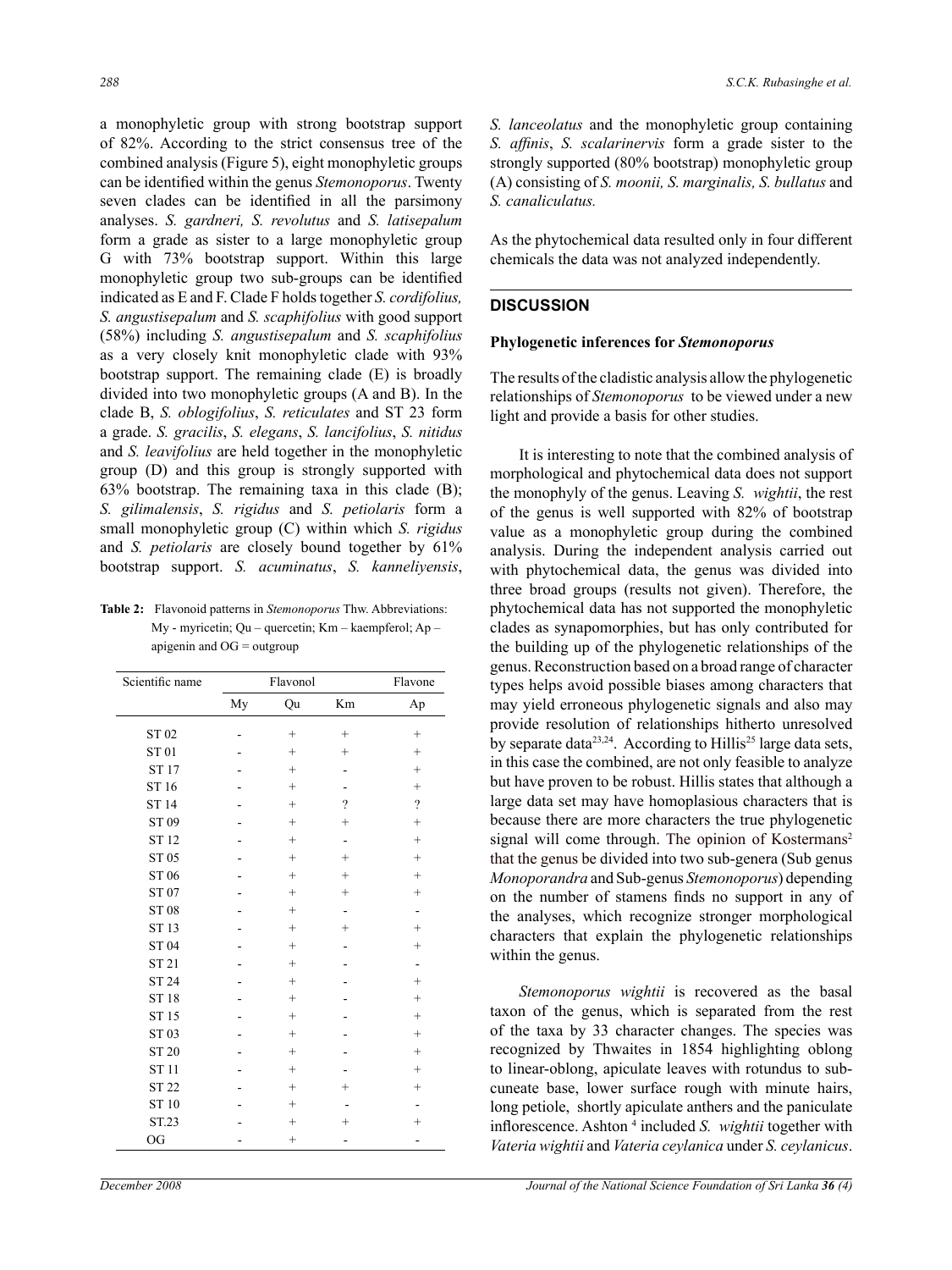According to Kostermans'2 circumscription, *Vatica wightii*, *Vateria wightii*, *S. ceylanicus* and *S. macrophyllus*  are considered as synonyms under *S. wightii*. According to the findings of the present study the species possess the largest leaves (leaf size 21-35 x 8-12 cm) among all the members of the genus. The thickly coriaceous leaves are elliptic to wide elliptic, lamina sub-bullate with sub-impressed prominulous primary, secondary veins and inter-secondary veins. The leaves have about 18-25 secondary veins, with acute-moderate and acutewide angles of origin where the upper secondary angle becomes more acute than the lower. Tertiary veins with right angle origin are percurrently, closely arranged. These leaves lack areoles but possess highly branched veinlets with a highest vein order of  $8^\circ$ . Its flowers are borne on panicles which attain a length of up to 18 cm bearing more than 25 flowers on each panicle. These are the largest inflorescences and the highest number of flowers observed among *Stemonoporus*. These are few of the autapomorphic characters which separate the species from the rest. The present analyses indicate that *S. wightii*  also shares a set of common plesiomorphic characters in the inflorescence, size of leaves and number of flowers with *Vateria copallifera*. Although *S. wightii* occurs as the basal taxa close to the out-group *Vateria copallifera*, the two taxa never appeared as a monophyletic group in any preformed analyses. This is mainly due to the fact that *S. wightii* acquires all the synapomorphies of the genus.

*Stemonoporus gardneri* is resolved as the sister group to the large monophyletic clade H (Figure 5). *S. gardneri* with narrow ovate leaves which are mostly hanging down from the thick stout petioles, prominulous primary and secondary veins with acute-narrow to acutemoderate angles have percurrent pattern of tertiary veins with acute-obtuse angles. The highest vein order of the species is  $7<sup>0</sup>$ , it lacks areoles or veinlets and the lowest secondary veins show pseudoquitriplinerved venation. The inflorescences of the species are only smaller to those of *S. wightii* Thw. containing up to 8-18 flowers. Further, these are the only two species (*S. wightii* and *S. gardneri*) which showed mass flowering within the genus. Morphological affinity and the phylogenetic link between S. *gardneri* and *S. wightii* are mainly due to these characters.

Specimens of the species were collected from southern and eastern slopes of the Peak Wilderness Sanctuary, between 1500 m and 1800 m of altitude and also from Morningside in the Knuckles range. Leaves of the collected specimens as well as those of the herbarium specimens (Royal Botanic Gardens, Peradeniya) studied showed considerable variation in shape, number of lateral veins and also in the leaf texture. But the flowers of all specimens were observed to be the same with thick, curved pedicels. Thwaites<sup>5</sup> considered the inflorescence as paniculate and Trimen<sup>6</sup> considered it to be racimiflorous. It can be considered as a mixture of the two types as described by Kostermans<sup>2</sup>. The striking differences in leaf characters were highlighted by Kostermans<sup>2</sup> but he has stated that he is not in a position to separate the specimens collected from different geographical locations as separate entities, due to the poor condition of the material available. During the present study, which has incorporated fresh, as well as herbarium material, which are in good condition, the specimens have not divided as separate entities but rather stuck together as a single species. In Kostermans<sup>2</sup> key to the species, he has highlighted the character elevation of the primary vein, which he thought was impressed in *S. gardneri* and prominulous in *S. wightii* which is a misinterpretation. It was clearly observed that in both species primary and secondary veins are prominulous on the upper leaf surface. However, the present study suggests that the two species share similarities which had not been detected by the previous workers and that the two species occur as sister groups.

*Stemonoporus revolutus* was found to have a large number of autapomorphic characters. The leaves with a characteristic revolute lamina and obtuse to retuse apex, strongly impressed primary vein, prominulous secondary veins, percurrent tertiary veins with acute-obtuse origin, the highest vein order of  $7<sup>0</sup>$ , and the lack of areoles can be used as discrete characters of the species. Inflorescences of *S. revolutus* are born in groups of 5 in axillary racemes, bearing yellowish flowers with brownish lanceolate sepals which are valvate in aestivation.

Ashton<sup>4</sup> assumed that the flowering inflorescence of *S. revolutus* does not exceed 4.5 cm, and bears at most 5 flowers, and generally ramiflorous at least in fruit. But it was observed that the inflorescence of *S. revolutus* reaches a length of 5 - 6 cm and bears up to 7 flowers. The species with its unique feature in leaves and flowers is resolved separately and phylogenetically close to *S. gardneri* in the present study. Although the shape and size of the leaves and nature of the flowers seem to be quite different, detailed study of the leaf architectural feature revealed a number of similarities among the two species.

S. *latisepalum* was recognized by Kostermans<sup>4</sup>. He states that the species resembles *S. kanneliyensis* in venation and he highlights the low number of lateral veins, short, broad acumen and not impressed mid-rib in *S. latisepalum* as key features to separate the two.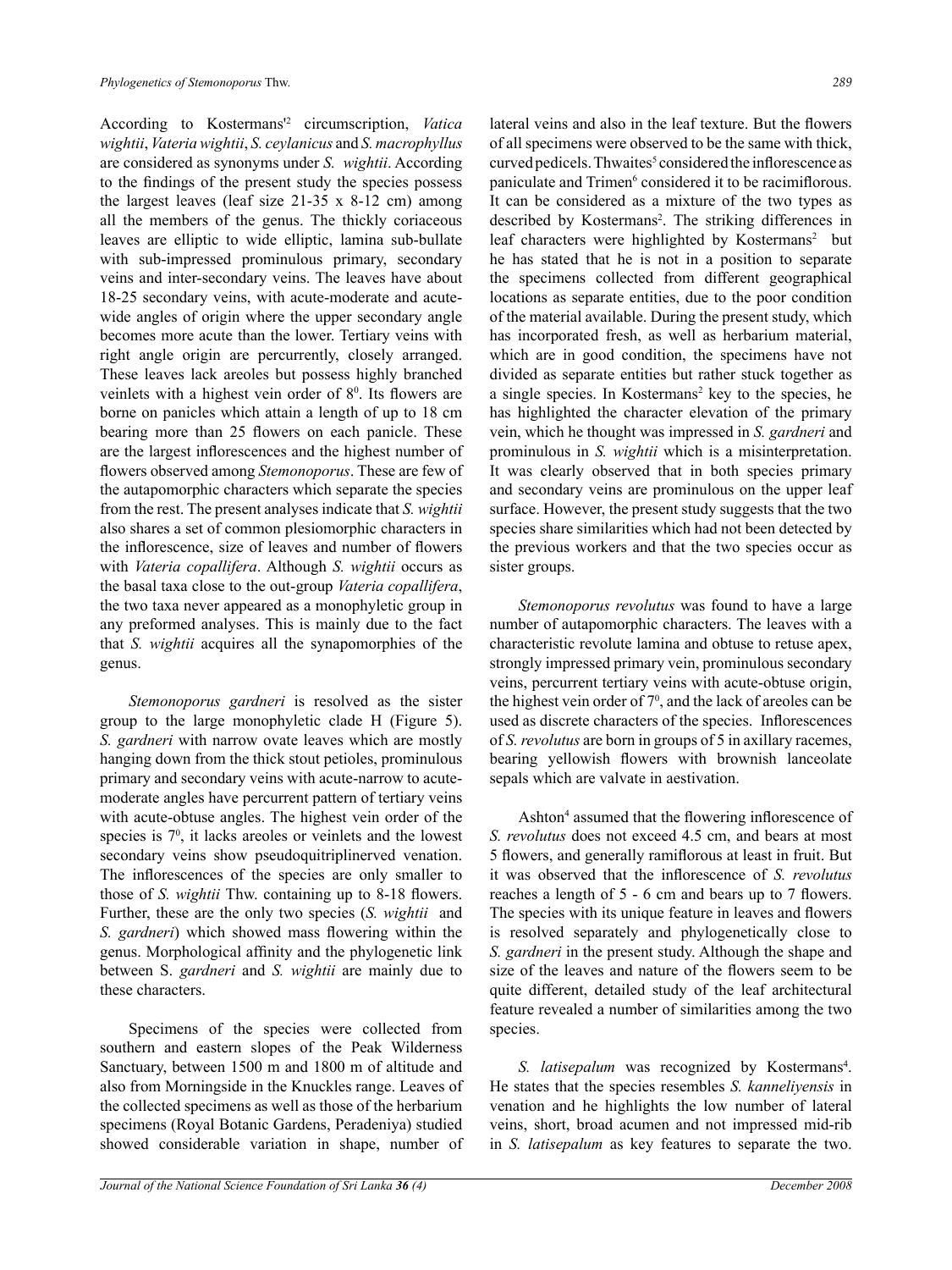Moreover he states that the lateral veins do not form a marginal vein, the inflorescence paniculate and the sepals unusually broad in *S. kanneliyensis* as opposed to *S. latisepalum*. Further Kostermans<sup>2</sup> considered *S. latisepalum* to be closely similar to *S. affinis*. But the present study revealed that the species is not phylogenetically close to either of the two species. The species is resolved as sister to the large monophyletic clade G. According to the detailed study of leaf venation, *S. latisepalum* nor *S. kanneliyensis* form a marginal vein as stated by Kostermans<sup>2</sup>. In addition to the differences in leaf shape, size and the nature of the acumen the two species also differ in the angle of secondary veins, development of areoles (lacking in *S. latisepalum* and present in *S. kanneliyensis* and *S. affinis*) and in nature of flowering. Short, bluntly acuminate sub-coriaceous leaves with slightly elevated primary and secondary veins on the upper leaf surface, percurrent pattern of tertiary veins with right angle origin and the lack of areoles and veinlets, paniculate inflorescences with small flowers are few of the apomorphic features of the species.

Monophyletic group F with 58% bootstrap support consists of *S. cordifolius*, *S. angustisepalum* and *S. scaphifolius*. These three species together with *S. elegans* were classified under the sub-genus Monoporandra by Kostermans<sup>2</sup> considering that all four species contain 5 stamens in contrast to the 10 -15 stamens contained by the other members of *Stemonoporus*. Almost all the earlier workers have kept *S. cordifolius*  and *S. elegans* as closely similar considering the stamens character. Further, he separated *S. cordifolius* Auct. (non Alston) and united it with *S. affinis* Auct. (non Thwaites) emphasizing the larger size of the leaves when recognizing *S. angustisepalum*. The very low number of characters used to split the species created lot of controversy.

The present study revealed that *S. cordifolius* and *S. elegans* are phylogenetically very distantly related. The two species have moved in two distantly related monophyletic groups within the genus. Although the number of stamens is a good field character, there are more distinct characters which have played an important role in the evolution of the two species. According to the present findings the reticulate pattern of tertiary veins and the lack of areoles in *S. elegans* as opposed to the percurrent pattern of tertiary veins and the presence of areoles in *S. cordifolius* can be considered as key characters separating the two species. *S. cordifolius* is found to be phylogenetically more closely related to *S. angustisepalum* and *S. scaphifolius*. All three species have eucamptodromous venation, stout primary veins, thick secondary veins without inter-secondary veins and well developed, oriented areoles as synapomorphies.

But the acute-obtuse angle of origin and the more acute origin on one side of the leaves of secondary veins, right angled relationship of the closely arranged tertiary veins to the mid vein act as apomorphies separating *S. cordifolius* from the other two species. In addition to the above mentioned apomorphic characters, smaller (4 -9 x 2.5-4 cm), narrow-ovate leaves with abruptly acuminate apex, 0.9-1.6 cm long obtuse acumen, prominulously elevated primary and secondary veins play key roles in identifying the species from the rest.

In contrast *S. angustisepalum* has much larger (10 -17 x 5-8 cm), elliptic leaves, with deeply impressed primary, secondary and tertiary veins with bullateness in the lamina, higher number of secondary veins (9 -12), tertiary veins with right angled origin on both sides, and inter-secondary veins. These characters play a major role in separating *S. angustisepalum* from *S. cordifolius*. Further according to the present analyses, *S. scaphifolius*  and *S. angustisepalum* are resolved as sister groups with strong support (93% bootstrap). *S. scaphifolius* shares much of the characters with *S. angustisepalum*. Ellipticoblong shape, and acuminate nature of the thickly coriaceous leaves, sub-bullate nature of the lamina and similar type of inflorescences with small flowers containing 5 stamens are few of the synapomorphies. The major differences as cited by Kostermans are the patent, drooping, concave leaves and the less number of flowers.

*S. oblongifolius*, *S. reticulatu*s and ST 23 form a grade in the monophyletic group B. Kostermans<sup>2</sup> relates the species to *S. gardneri* considering the similar nature in fruit. The more pronounced pubescence, especially on the sepals and much shorter pedicels were regarded as discrete characters separating the two species. These two species are phylogenetically kept apart in all the parsimony analyses performed. Elliptic shaped, obtuse to shortly acuminate leaves with acute-moderate and acutewide angle of secondary veins with irregular variation, imperfect, randomly arranged areoles of *S. oblongifolius* contrast with narrow-ovate, abruptly shortly acuminate leaves with acute-narrow and acute-moderate angle of secondary veins where the upper angle becomes more acute than the lower and the absence of areoles of *S. gardneri*. If the flowering nature is considered, they are very different with *S. oblongifolius* showing complex clusters of flowers and *S. gardneri* with racemose to paniculate inflorescences. These characters speak as to why the two species are distantly related.

S. *reticulatus* as described by Thwaites<sup>5</sup>; "leaves oblong to oblong lanceolate, long acuminate, base rotundus, above nitidus , below between primary veins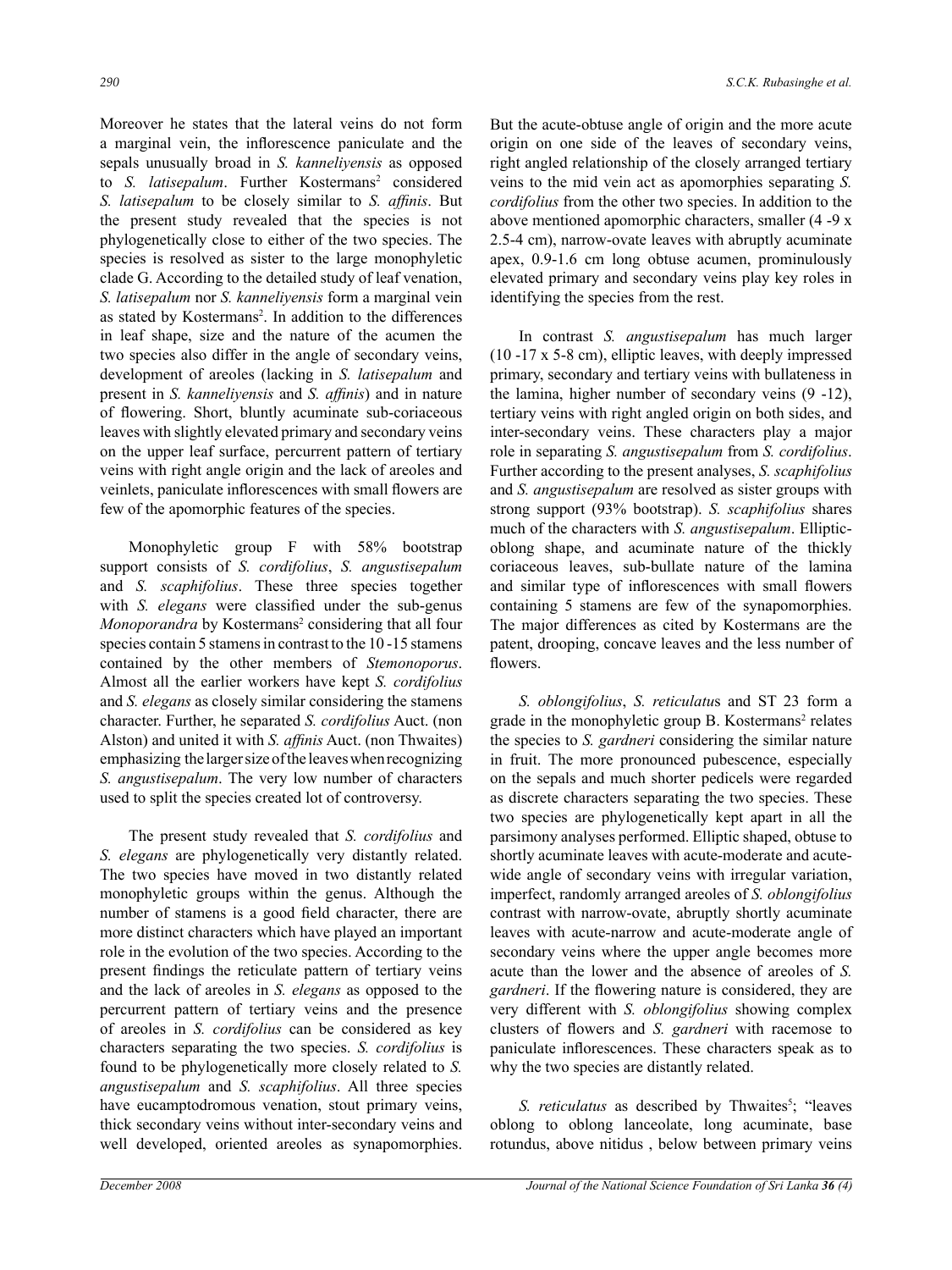obscurely reticulate - no parallel veins, long petiole; pedunculate, frequently with 1 flower". Kostermans<sup>2</sup> splits the species into two; *S. reticulatus* and *S. kanneliyensis*. In the descriptions of the two species he has emphasized the following characters;

*S. kanneliyensis* - leaves elliptic to subovate - elliptic, abruptly acuminate, acumen very slender, sharp, base round or so, mid-rib shallowly impressed; below glossy, paler, 10-18 pairs of secondaries, inter secondaries present, fruit conical, acute; *S. reticulatus* - leaves subovate-elliptic to elliptic, conspicuously acuminate, acumen slender, obtuse, base rounded to shortly acute, mid rib prominulous, below glossy, 10 -11 pairs of lateral veins, not connected to a marginal vein, no tertiaries, fruit ovoid acute. It is evident that some of these characters overlap and thus create problems in identification. This may be a reason that Ashton<sup>26</sup> excludes *S. kanneliyensis*. According to present parsimony analyses the two species are phylogenetically distant relatives with lot of morphological dissimilarities. *S. reticulatus* having leaves with distinctly reticulate lower surface, with moderately elevated secondary veins, conical shaped fruits and few flowered inflorescences with flowers consisting of lanceolate and ovate sepals in imbricate aestivation diverges from *S. kanneliyensis* having not distinctly reticulate venation with faintly elevated secondary veins, acute pointed shaped fruit and manyflowered inflorescence, flowers with oblong or elliptic sepals in valvate aestivation.

ST 23, which recovered as a new morphologically unique taxon (Rubasinghe *et al*., unpublished) is resolved as phylogenetically more closely related to *S. reticulatus*. The leaves of ST 23 are hanging, glabrous, narrow elliptic to narrow oblong in shape and are attached to a slender geniculate petiole. It has eucamptodromous venation, prominulous primary and secondary veins and also intersecondary veins. The angle of origin of secondary veins is acute-moderate, while the angle of origin of tertiary veins was observed to be acuteobtuse, with percurrent pattern and distant arrangement. Flowers developed on axillary racemes. In contrast to the autapomorphic character of the species it's closely related to *S. reticulatus*. by the presence of cone-shaped fruits with longitudinal furrows, prominulous primary and secondary veins and the two species also share similar floral characters. But they are quite different



since *S. reticulatus* possesses reticulate and percurrent patterns of tertiary veins without areoles and also by the leaf morphological characters.

The monophyletic group D with a strong bootstrap support of 63% consists of *S. gracilis, S. elegans*, *S. lancifolius, S. nitidus* and *S. leavifolius.*

Going through the characters this group is well supported in all the analyses and according to the phylogram separated by 18 characters from the rest of the taxa. Acuminate leaf apices, obtuse-cuneate to obtuse rounded leaf bases, slightly revolute leaf margins, nature of the inflorescences are few of the unambiguous synapomorphies of the group.

*S. leavifolius* is recovered as the basal taxon to the rest of the group. The species has been recognized as form b of *S. acuminatus* by Trimen, which was confirmed by Ashton. But it was not divided as separate entities by both authors. Kostermans<sup>2</sup> considering the hardly elevated spreading and less numerous lateral veins and the puberulous nature of the sepals separated the species from *S. acuminatus.* He related the species to *S. reticulatus*.

*S. leavifolius* is recovered as the sister group to *S. nitidus* in all the analyses performed with 63% of bootstrap support. *S. leavifolius* contains lanceolate shaped, gradually acuminate leaves where the margin is slightly revolute near the base, and with prominulous primary and secondary veins and reticulate pattern of tertiary veins lacking areoles. *S. nitidus* also with prominulous primary and secondary veins, slightly revolute margin near the base and reticulate pattern of tertiary veins differs from the narrow ovate shape and the abruptly acuminate nature of the leaves and the presence of areoles.

*S. lancifolius* is recovered as the sister group of the monophyletic group formed by *S. elegans* and *S. gracilis*. All three species have abruptly acuminate apices, slightly revolute margins, reticulate pattern of tertiary veins in their leaves and lanceolate sepals with valvate aestivation as synapomorphies.

Owing to the synapomorphies; narrow-elliptic or narrow-oblong leaves with obtuse cuneate bases, deeply impressed to channeled mid ribs, acute-moderate and acute-wide secondary angles and the lack of areoles, *S. elegans* is recovered as more closely related to *S. lancifolius*. Despite the fact that the two species possess different numbers of stamens (*S. elegans* with 5 stamens and *S. lancifolius* with 15 stamens), differ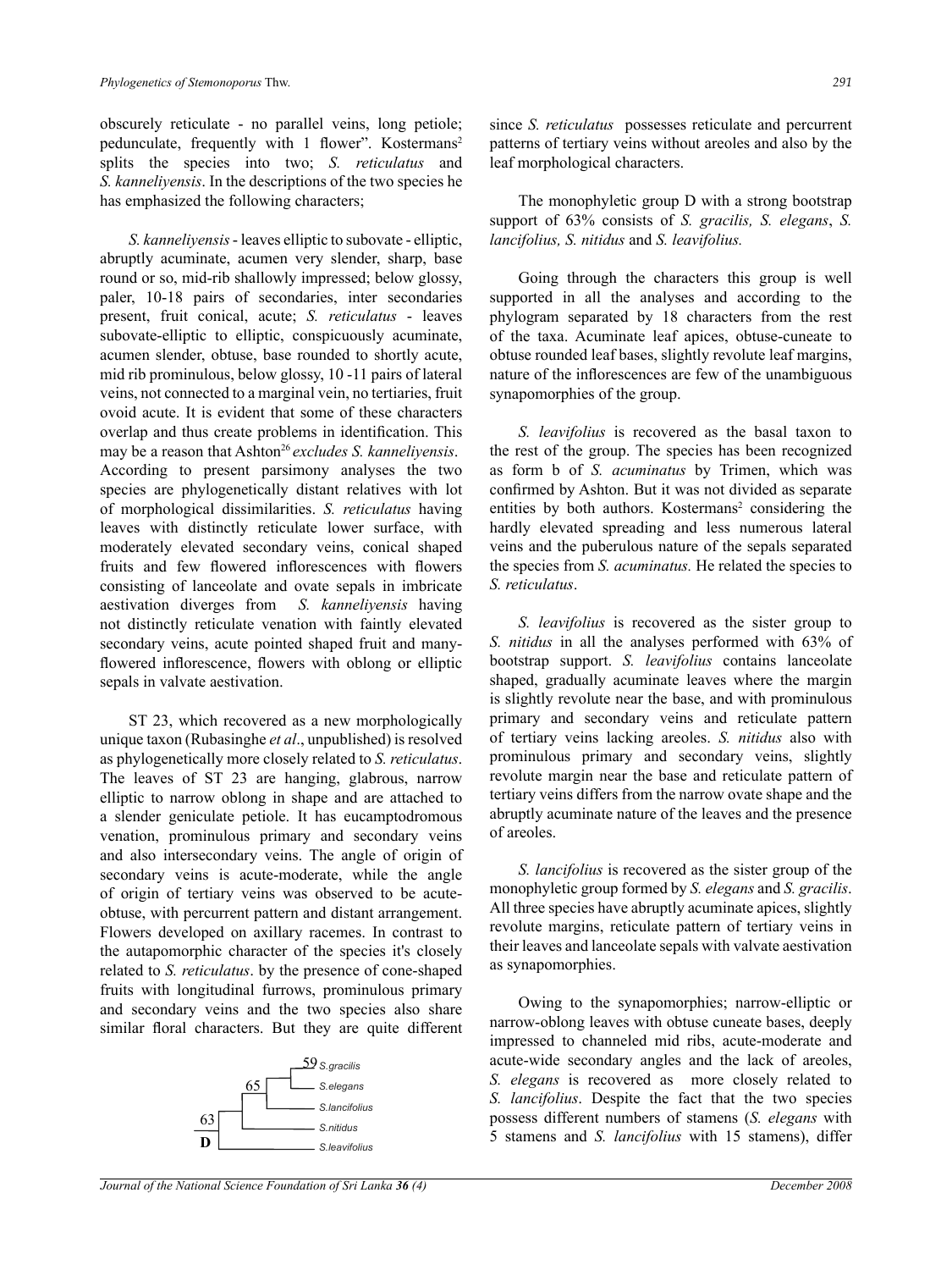in habit (*S. elegans* is a tree and *S. gracilis* has a bushy nature), number of secondary veins (5-7 in *S. elegans*, 10-12 in *S. gracilis*) these synapomorphic characters have played an important role in their phylogeny.

*S. lancifoliu*s separated from the above two species due to lanceolate shaped leaves, with obtuse normal bases, prominulous primary and secondary veins, acutemoderate angles of secondary veins and the presence of imperfect, randomly arranged areoles in the leaves.

*S. petiolaris*, *S. rigidus* and *S. gilimalensis* form a monophyletic group with no bootstrap support. Thwaites<sup>5</sup> described *S. petiolaris* as "leaves linear-oblong, abruptly acuminate, base rotundus to sub-cuneate, above turned down, below rough, with minute hairs on lower surface, petiole long; peduncle with 1-3 flowers." Trimen<sup>6</sup> classified the species highlighting the length ofthe petiole. Ashton<sup>4</sup> considered the leaf shape, elevation of veins and the number of secondary veins. Kostermans<sup>2</sup> separates *S. petiolaris* Auct. (non Thwaites) by thicker leaves with closely packed numerous secondary veins and different much longer hairs as *S. scalarinervis*. Trees recovered from the parsimony analysis suggest that the species is more closely related to *S. rigidus* and *S. gilimalensis.* 

*S. gilimalensis* and *S. petiolaris* are linked by the prominulous primary and secondary veins, acute moderate angle of secondary veins, percurrent pattern of tertiary veins with acute-obtuse angle, imperfect, randomly arranged areoles and the distantly arranged tertiary veins. Oblong shaped abruptly shortly acuminate leaves with obtuse bases, clusters of flowers and the pedicels covered with bracteoles can be highlighted as diagnostic characters of *S. petiolaris*. *Stemonoporus gilimalensis* has apiculate to obtuse leaves, with upper secondary angle becoming more obtuse, elliptic, obtuse petals as distinct features.

*Stemonoporus rigidus* has oblanceolate to narrowovate, mucronate to obtuse, thickly coriaceous leaves with acute-narrow and acute-moderate angle of secondary veins where the upper becomes more obtuse than the lower, well developed, oriented areoles with veinlets and the closed arranged tertiaries. Flowers occurring in clusters, with many bracts and bracteoles, prominulous elevation of primary and secondary veins speak as to why the two species are closely related.

According to the parsimony analyses *S. acuminatus*  has resolved as the sister group to *S. kanneliyensis*  (Figure 5). *S. acuminatus* with narrow-oblong, acute to acuminate leaves of chartaceous texture and with rounded to obtuse bases, prominulous primary and secondary veins, percurrent pattern of tertiary veins of right angled origin on both surfaces and with imperfect, randomly arranged areoles shows closer affinity to *S. kanneliyensis.*

*S. affinis* and *S. scalarinervis* form a monophyletic group. The species is recovered in the monophyletic group A, containing *S. canaliculatus, S. bullatus, S. marginalis, S. moonii, S. lanceolatus* and *S. scalarinervis.*  Leaves of S. *affinis* are characteristically held downwards with narrow, erect petioles. These elliptic, prominently abruptly acuminate leaves show clearly the well developed, oriented, areoles of distinct shapes, when viewed against light even in the fresh state. The leaves with many inter-secondary veins, which are impressed, have become corrugated at least near the basal half.

The two species (S. *affinis* and *S. scalarinervis*) are very different by much smaller leaves (7-11 x 5-7 cm) , impressed mid-rib and presence of intersecondary veins, upper secondary veins becoming more acute in *S. affinis* and much larger leaves (21-31 x 9-13 cm) prominulous primary veins, lack of inter-secondary veins and upper secondary angle becoming more obtuse in *S. scalarinervis.* 

The two species are brought together by the apomorphies; acute-moderate and acute-wide angle of secondary veins, well developed, oriented areoles, congested few flowered inflorescence and the slightly ribbed, sub-globose fruits.

In the major group A, *S. canaliculatus S. bullatus*, *S. marginalis* and *S. moonii* forms a monophyletic group with strong bootstrap support (80%). Brochidodromous venation, presence of an intra-marginal vein and loop forming branches are the unambiguous synapomorphies for the clade. Flowers developed as clusters with 1-4 flowers, with many bracts and bracteoles covering their peduncles, abruptly curved and connected secondary veins, percurrent pattern of tertiary veins, bullate to sub-bullate nature of the leaf lamina and globose to sub-globose shaped fruits are few other synapomorphic characters of the clade.

S. *canaliculatus* as described by Thwaites<sup>5</sup>; "leaves oblong, lanceolate to linear-lanceolate, more or less abruptly acuminate, base rotundus to sub-cuneate, above towards margin canaliculatus, below rough with minute hairs laevibusve; peduncle seapissime with 1 flower". Trimen<sup>6</sup> separated *S. canaliculatus* from the rest by the channeled nature of the mid-rib. Ashton<sup>4</sup> followed the same features in his classification. Kostermans<sup>2</sup> separated the species into; *S. canaliculatus*, *S. bullatus*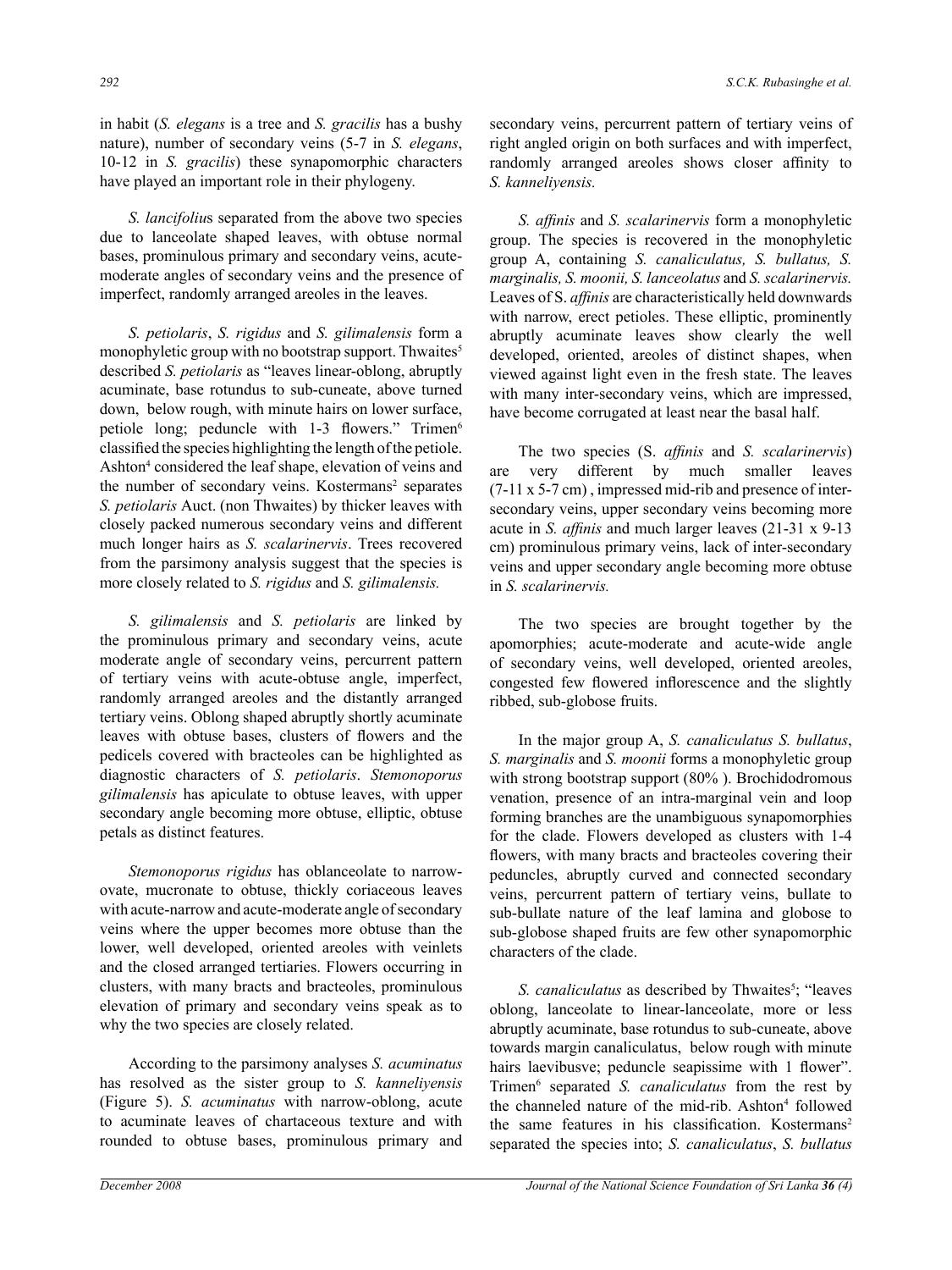and *S. marginalis* emphasizing on leaf morphological characters (leaf size, number of lateral veins and pattern of secondary veins). According to the present analyses, the three species are phylogenetically closely related.

*S. bullatus* and *S. marginalis* have strongly impressed primary and secondary veins on the upper leaf surface with a continuous prominent marginal vein making the leaves strongly bullate. Inter-secondary veins are prominent in both taxa. Though they possess much similar features several characters were observed which were unique to each. The angle of origin of secondary veins in *S. marginalis* are right-angles to the mid vein while those in *S. bullatus* are acute-moderate. The angle of loop forming branches of the two species showed differences; that of *S. marginalis* are obtuse while that of *S. bullatus* are right-angled. The leaves of *S. marginalis*  are much larger (36-45 x 13-19 cm) and has much more secondary veins (28-35) which are deeply impressed near the mid vein making the leaf corrugated, whereas the leaves of *S. bullatus* ranges between 21-37 x 7.5-12 cm with less number of secondary veins (16-20) and the leaves are prominently bullate but not corrugate.

In contrast to the strongly impressed primary and secondary veins of *S. bullatus* and *S. marginalis* primary and secondary veins of *S. canaliculatus* are prominulous to sub-impressed and the leaves are sub-bullate. The secondary veins are abruptly curved and connected to form a marginal vein but the marginal vein is not continuous due to few secondaries losing their identity near the margin. Although closely related to *S. bullatus* it has much smaller leaves (10-19 x 4-7 cm), and a low number of secondary veins (9-13). The origin of tertiary veins in *S. canaliculatus* is right angled while that in *S. bullatus* is acute-obtuse. In contrast to the presence of prominent inter-secondary veins are in *S. bullatus*, intersecondary veins absent or very rare in *S. canaliculatus.*

*S. moonii* is recovered as sister to *S. canaliculatus, S. bullatus* and *S. marginalis*, mainly owing to the presence of a marginal vein, presence of inter-secondary veins, flowering nature etc. In addition to the above-mentioned characters *S. moonii* has very long slender persistent stipules and linear long hairy bracts as autapomorphies. Specimens of the species were first collected by Moon around 1820-1825. Thwaites observing the specimens collected by Moon, found that this was a *Stemonoporus* with the correct number of stamens, etc., but because of the peculiar long numerous stipules, included it in Stemonoporus with an interrogation mark<sup>2</sup>. Ashton<sup>26</sup> observing a sterile specimen concluded that this was not *Stemonoporus* but likely to be Stericulaceae or Euphorbiaceae. But once the species was re-discovered by Kostermans and I.A.U.N. Gunatilleke in 1992 it was confirmed as a *Stemonoporus*<sup>2</sup> .

One of the most characteristic features of this taxon is its possession of two types of venation in the same leaf, i.e. half the leaf is composed of brochidodromous venation while the other half is composed of eucamptodromous venation (it can be on either side of the leaf or as upper and lower halves of the leaf). Areoles are much larger than the other taxa of this clade (2.0-2.5 mm). Both reticulate and percurrent patterns of tertiaries were observed in the leaves. Flowers consisted of 10 -13 (mainly 10) stamens, and they were observed to be the largest flowers of the genus with a diameter of 2.5-2.6 cm. The species was also found to be unique by being a spindly tree with a thin bark.

*S. lanceolatus* is recovered as the sister group to the clade containing *S. canaliculatus, S. bullatus, S. marginalis* and *S. moonii.* Narrow-elliptic leaves of *S. lanceolatus* has eucamptodromous venation, where the secondary veins are closely placed. These secondaries are curved abruptly like in the *S. canaliculatus*, but they lose their identity near the margin. Primary and secondary veins are prominulous above. Tertiary veins which are acuteobtuse in origin, are very closely placed, and show both oblique and right-angle relationships to the primary vein. Areoles are much smaller in diameter (1.5 mm).

Flowers born as 1-4 clusters and possess prominent bracts which are similar to those of *S. moonii* in shape and colour. Development of flowers, nature of bracts, and pedicels covered by bracts have positioned the species as sister to the group containing *S. canaliculatus, S. bullatus, S. marginalis* and *S. moonii*. But the peculiar arrangement of tertiaries and secondaries operate as autapomorphies in separating the species.

# **Morphological data in phylogeny reconstruction**

The aim of working on evolutionary history of a group of species is to generate robust phylogenetic hypothesis for the taxon. The wealth of new molecular data raises the question: what should be the role of morphological data in phylogeny reconstruction? Some suggest that morphological data should not be used to build trees or new morphological data should not be included in phylogeny reconstruction<sup>27</sup>.

Although, since the molecular revolution in systematics, large amounts of new data have been generated by finding and sequencing new gene regions, positive effects of combining morphological data with molecular data have been reported with many studies<sup>28,29</sup>.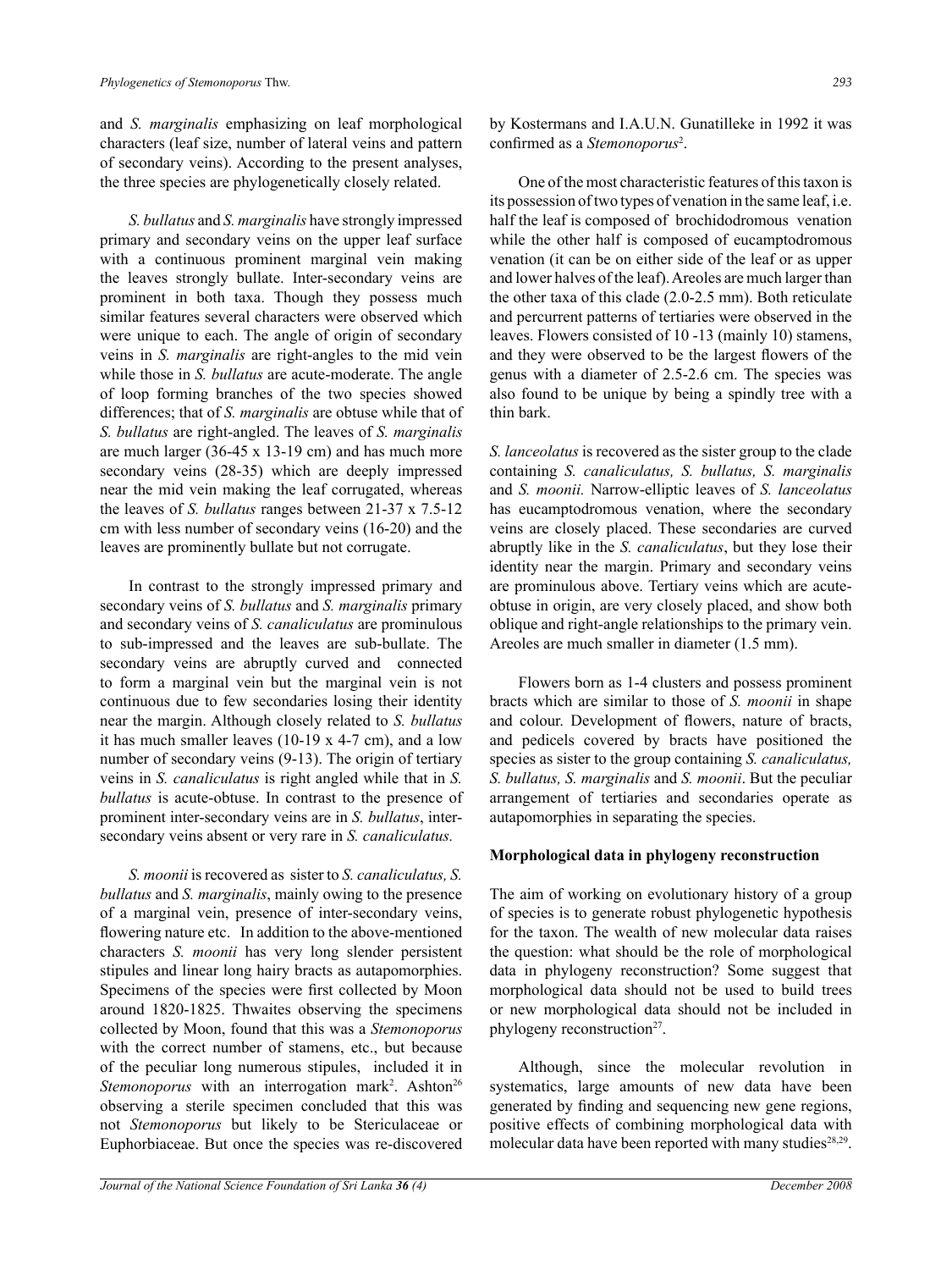In most cases, morphology plays a critical role in defining species in phylogenetic studies $2<sup>9</sup>$ .

 In order to evaluate different classification schemes, and to use the classification as a framework for evolutionary studies, phylogenetic analyses are necessary. In this context, neither molecular nor morphological data are superior. Both types of data are useful for phylogenetic reconstruction. When a phylogeny based on molecular data is compared with an "accepted" classification, the latter is often rejected because most classifications today are based on phenetic similarity and do not reflect the phylogeny. However, this does not mean that morphological data should be dismissed as inferior for phylogenetic reconstruction. With cladistic analysis, both molecular and morphological data may be useful and complementary in phylogenetic reconstruction<sup>30</sup>,<sup>31</sup>. Many morphological studies aimed at identifying sister group hierarchies have been successful and shown congruence with molecular analysis<sup>28-32</sup>. These studies have revealed how well systematic relationships based on morphological and ecological characters predict genetic relationships between taxa, especially those pertinent to conservation prioritization. Thus the secret lies behind the handling of morphological data (proper coding of homologous characters and continuous data) in phylogenetic analysis.

Wiens, $27$  in his study points out many reasons to continue to do morphological phylogenetics. One of the most compelling reasons to continue to collect morphological data long into the future is to resolve the phylogenetic relationships of those many taxa that are extant but may still be very difficult to include in molecular studies<sup>27</sup>. Many species remain known from a single specimen that was collected decades ago or only known from a limited number of specimens or literature as in some species of *Stemonoporus* (*S. nitidus* and *S. scaphifolius*) so as to make obtaining molecular data very difficult. During the present study, it was observed that the habitats of several species of *Stemonoporus* are very disturbed either due to deforestation or degradation and therefore most species occur as localized patches. Many places that would have been "wet and wettest parts" ten years back (as discussed in Ashton<sup>4</sup> and Kostermans<sup>2</sup>) seem to have changed with time. Very little regeneration was observed with many species; except in well protected sites such as the Sinharaja and Kanneliya. They all prefer their own specially defined ecological niche.

Though, in the past they had occurred in large numbers, at present the populations have declined. S. *marginalis*, as csited by Kostermans<sup>2</sup> 'gregarious on low broad ridges in mixed Dipterocarp forest', was found only in a small patch at Neluwa-Pelawatta new

road as most of the forest patches have been cleared for tea cultivation and other purposes. *S. affinis* occurs only in the submontane zone of the Knuckles Range (north of the Central Massif), where it is rare and restricted. The populations in the Knuckles region are deteriorating and the individuals at the Corbett's Gap area are quite old. There is no evidence of regeneration. Several other species have highly localized distributions. Species such as *S. moonii* is known only from an inland marsh forest in Bulatsinhala and *S. petiolaris* occurs near a huge rock in a mountain top close to Kitulgala/Yatiyantota area and is represented by a very few number of individuals. The population is in very poor regeneration conditions. Perhaps this site would have been wetter in the past than now and with the destruction of the normal watercourses the area would have become drier.

*S. gracilis* is only known from an area along a tributary of the Kelani River, in the Kitulgala regions. These populations are more or less growing without any major disturbances. *S. latisepalum* is also known only from its type locality Peak Wilderness Sanctuary. *S. nitidus* is only known from one specimen collected in 1855 (Thwaites's collection: C.P. 3483), which is deposited at the National Herbarium, that bears one immature flower. Figure 4 shows the distribution of some species of *Stemonoporus*.

Given present technology, the only way that we may know anything about the relationships of theses species is through phylogenetic analysis of morphology. Until a stage is reached where all molecular phylogenies are reconstructed without error, it is still important to have rigorous, morphology-based phylogenies as a "reality check" for molecular results<sup>27, 33</sup>. There are many factors like long-branch attraction<sup>34</sup>, deviations between gene and species, trees and more mundane problems such as contamination and misidentification of specimens, that may cause molecular analyses to reconstruct clades that are both incorrect and statistically well-supported. Comparing molecular results to rigorous morphologybased phylogenies can help prevent being misled in these cases<sup>27</sup>. Despite the many advantages of molecular data, it is absolutely critical that systematists continue to be trained in morphological systematics as well, particularly for poorly known groups $2^7$ .

As discussed in previous studies<sup>31, 35</sup> poorly resolved taxonomies have a negative impact on conservation assessments. The lack of systematic knowledge for potentially threatened taxa thus precludes effective conservation. In the light of the present study the endemic genus *Stemonoporus* encompasses 27 species with distinct morphological variations. This includes a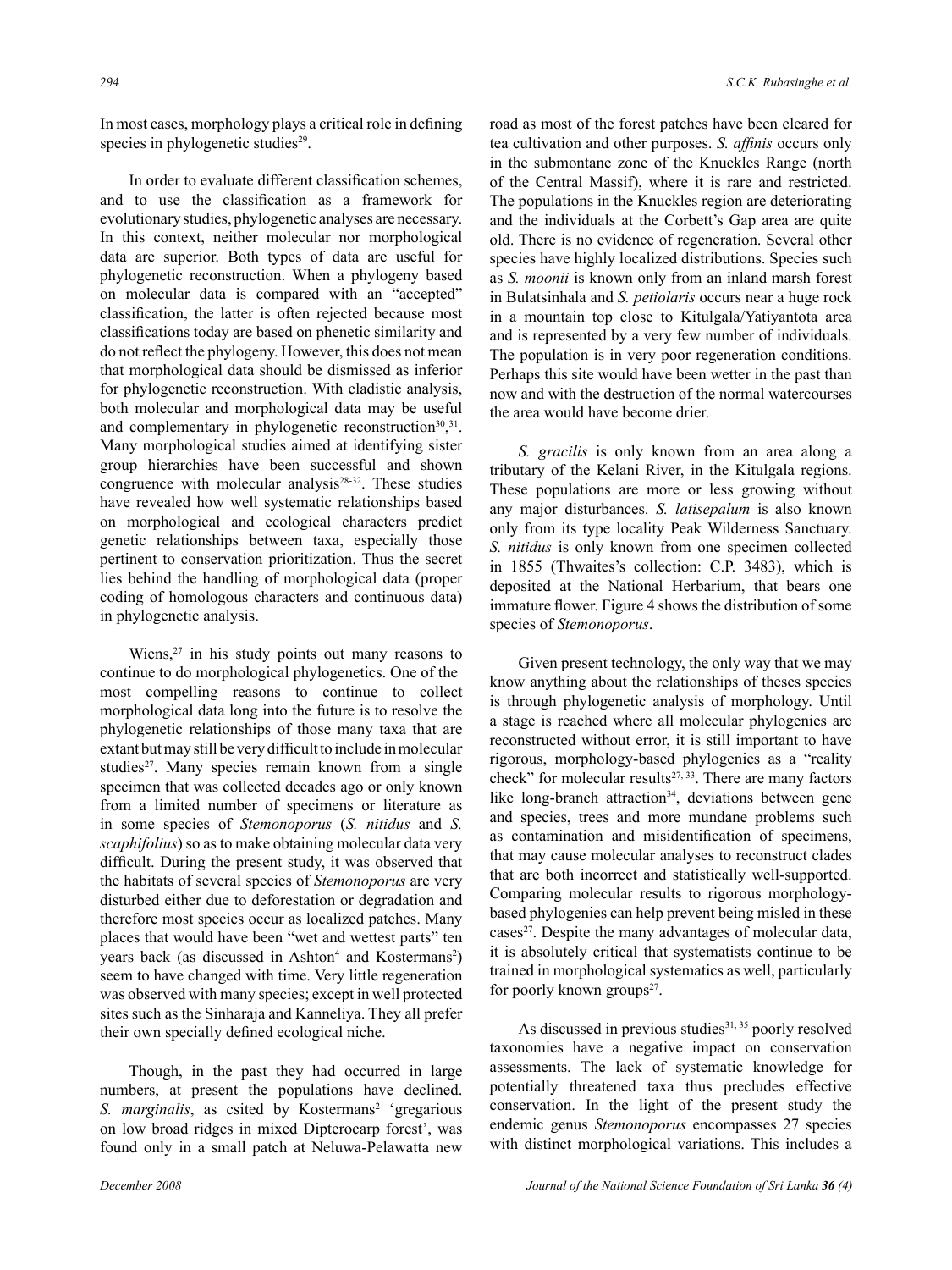new species that has not been recognized during previous studies. Controversial ideas regarding the species limits of the genus are completely resolved and the phylogenetic relationships are discovered by morphological data that consist of distinct, diagnostic characters. Several additional characters have been identified to describe the recognized species. This information can play a crucial role in the identification and conservation of *Stemonoporus* Thw.; the most species-rich endemic dipterocarp genus in Sri Lanka.

#### **Acknowledgement**

The authors thank the National Science Foundation, Sri Lanka and the International Foundation for Science, Sweden, for financial assistance the Forest Department and the Wildlife Department for granting permission to collect specimens and the National Herbarium, Royal Botanic Gardens Peradeniya.

#### **References**

- 1. Senaratna L.K. (2001). *A Checklist of the Flowering Plants of Sri Lanka*. MAB Checklist and Hand Book Series: 22. P.451. National Science Foundation, 47/5, Maitland Place, Colombo 7.
- 2. Kostermans A.J.G.H. (1992). *A Hand Book of the Dipterocarpaceae of Sri Lanka*. Wildlife Heritage Trust of Sri Lanka, 95, Lotta Rode, Colombo 08.
- 3. International Union for Conservation of Nature (2000). *The 1999 List of Threatened Fauna and Flora of Sri Lanka.* pp. 114. ICUN, Horton Place, Colombo 07.
- 4. Ashton P.H. (1980). Dipterocarpaceae. In: *A Revised Hand Book to The Flora of Ceylon*. (Eds. M.D. Dassanayake & F.R. Fosberg) **1**: 404 - 418.
- 5. Thwaites G.H.K. (1864). *Enumeratio Plantarum Zeylanicae: an Enumeration of Ceylon Plants*. pp. 11-12 Dalau & Co. London.
- 6. Trimen H. (1893). *A Handbook to the Flora of Ceylon*, Part 3. pp. 436 - 437. Bishen Singh Mahendra Pal Singh, New Connaught Place, Dehra Dun, India.
- 7. Rubasinghe S.C.K., Yakandawala D.M.D. & Wijesundara D.S.A. (2005). A preliminary study on species limits of the endemic genus *Stemonoporus* (Dipterocarpaceae) using morphological data. *Proceedings of the Peradeniya University Research Sessions*, Peradeniya. (10): 92.
- 8. Ashton P.S. & Gunatilleke C.V.S. (1987). New light on the plant geography of Ceylon 1. Historical plant geography. *Journal of Biogeography* **14**(3): 249 – 285.
- Judd W.S., Campbell C.S., Kellogg E.A. & Donoghue M.J. (2002). *Plant Systematics*: *A Phylogenetic Approach*. pp. 15-45. Sinauer Associates, Ind. Publishers, Sunderland, Massachussets U.S.A.
- 10. Stuessy T.F. (1990). *Plant Taxonomy*: *The Systemic Evaluation of Comparative Data*. p.405. Columbia University Press, New York.
- 11. Hegnauer R. (1986). Phytochemistry and plant taxonomy - an essay on the chemotaxonomy of higher plants. *Phytochemistry* **25**(7):119-1535.
- 12. Harborne J.B. (1984). *Phytochemical methods a guide to modern techniques of plant analysis*. p. 302 Chapman & Hall, London.
- 13. Erdtman H. (1963). Some aspects of chemotaxonomy. In: *Chemical Plant Taxonomy* (Ed. T. Swain) pp. 89 – 125, Academic Press, London.
- 14. Harborne J.B. (1975). Biochemical systematics of flavonoids. In: *The Flavonoids* (Eds. J.B. Harborne, T.J. Mabry & H. Mabry). pp. 1056-1095. Chapman and Hall, London.
- 15. Soltis D.E., Soltis P.S. & Doyle J.J. (1998). *Molecular Systematic of Plants II: DNA Sequencing*. p.555 Kluwer Academic Press, Boston Massachussets,USA.
- 16. Dayanandan S., Ashton P., Williams S.M. & Primack R.B. (1999). Phylogeny of the tropical tree family Dipterocarpaceae based on nucleotide sequences of the chloroplast rbcL gene. *American Journal of Botany* **86** (8): 1182-1190.
- 17. Markham K.R. (1982). *Techniques of Flavonoid Identification*. pp. 8-28. Academic Press, London.
- 18. Ribereau-Gayon P. (1972). *Plant Phenolics*. pp. 7-30 Hafner, New York.
- 19. Bate-Smith E.C. & Swain T. (1965). Recent developments in the chemotaxonomy of flavonoid compounds. *Lloydia* **28**: 313 -331.
- 20. Kitching I.J., Forey P.L., Humphries C.J. & Williams D.M. (1998). *Cladistics: The Theory and Practice of Parsimony Analysis*. P. 197. The Systematics Association Publication 11. Oxford University Press, UK.
- 21. Swofford D.L. (1998). PAUP\* : *Phylogenetic analysis using parsimony* (*and other methods*) Beta version 4.0. Computer software, Sinauer Associates, Sunderland, Massachusetts, USA.
- 22. Maddison W.P & Maddison D.R. (1998). *MacClade*: *analysis of phylogeny and character evolution,* version 3. Sinauer Associates Inc. Sunderland, Massachusetts, USA.
- 23. Kluge A.G. & Wolf A.J. (1993). Cladistics: what 's' in a word? *Cladistics* **9**: 183-199.
- 24. Nixon C.N. & Carpenter J.M. (1993). On outgroups. *Cladistics* **9**: 413 - 426.
- 25. Hillis D.M. (1996). Inferring complex phylogenies. *Nature* **383**: 130-131.
- 26. Ashton P.S. (1982). Dipterocarpaceae. *Flora Malesiana*  Series *I*. **9**(2):237–252.
- 27. Weins J.J. (2004). The role of morphological data in phylogeny reconstruction. *Systematic Biology* **53**(4):  $653 - 661$ .
- 28. Simonsen T.J., Wahlberg N., Brower A.V.Z. & de Jong R. (2006). Morphology, molecules and Fritillaries: approaching a stable phylogeny for Argynnini (Lepidoptera: Nymphalidae). *Insect Systematics and Evolution* **37**:405- 418.
- 29. Nozaki H., Ott F.D. & Coleman A.W. (2006). Morphology, molecular phylogeny and taxonomy of two new species of Pleodorina (Volvocaceae, Chlorophyceae). *Journal of*  Phycology **42**: 1072 – 1080.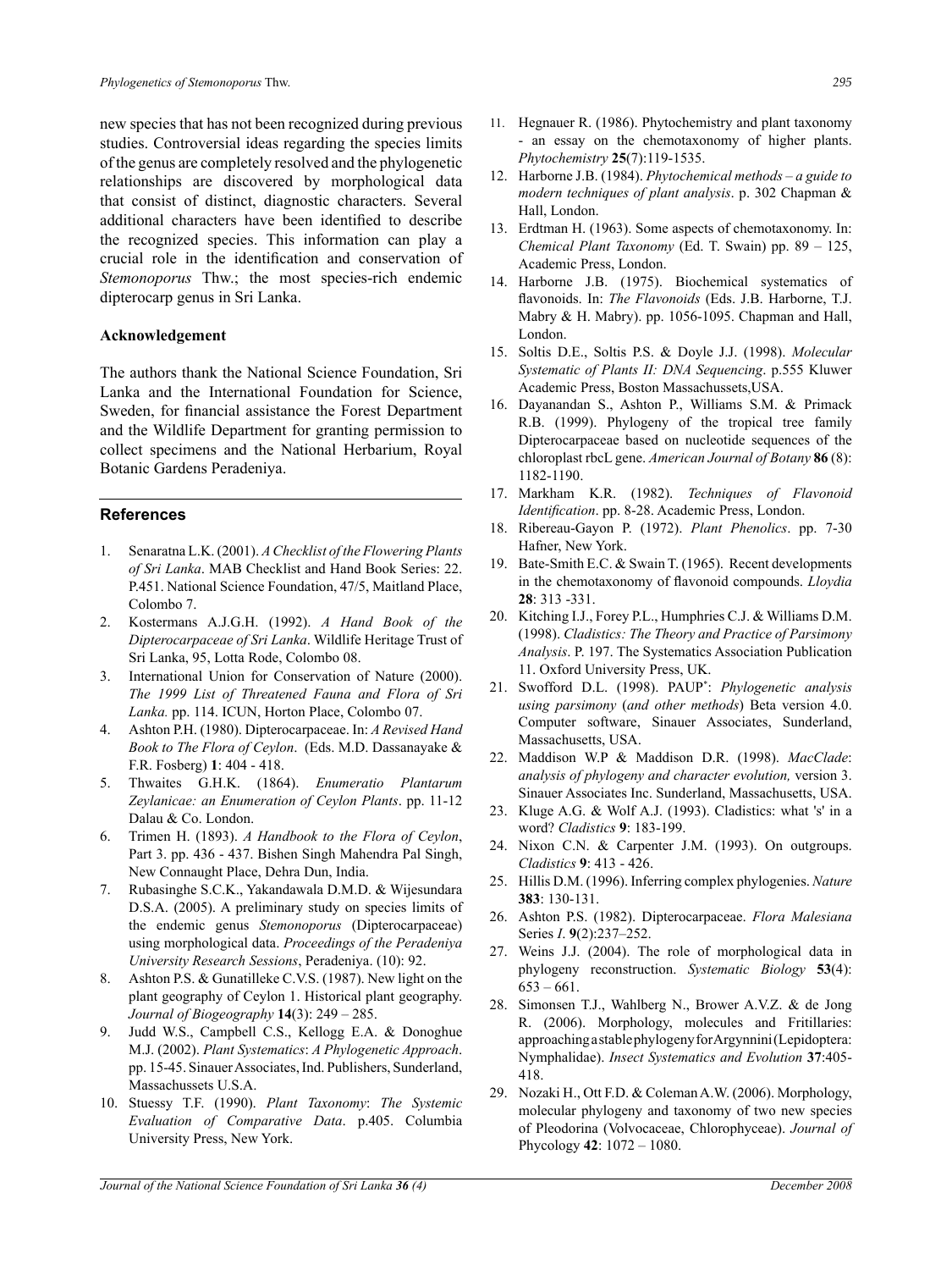- 30. Schulmeister S. (2003). Review of morphological evidence on the phylogeny of basal Hymenoptera (Insecta), with a discussion of the ordering of characters. *Biological Journal of the Linnaean Society* **79**: 209 – 243.
- 31. Rubinoff D. & Sperling F.A.H. (2004). Mitochondrial DNA sequence, morphology and ecology yield contrasting conservation implications for two threatened buckmoths (*Hemieuca;* Satumiidae). *Biological Conservations* **118**: 341–351.
- 32. Bremer B. (1992). Phylogeny of the Rubiaceae (Chiococceae) based on molecular and morphological

data-useful approaches for classification and comparative ecology. *Annals of Missouri Botanical Garden* **79**(2):380 – 387.

- 33. Doyle J.J. (1992). Gene trees and species trees: molecular systematics as one-character taxonomy. S*ystematic Botany* **17**: 144-163.
- 34. Hollingsworth B.D. (1998). Systematics of chuckwallas (*Sauromalus*) with a phyllogenetic analysis of other iguanid lizards. *Herpetological Monographs* **12**:38-191.
- 35. Bacon C.D. & Bailey C.D. (2006). Taxonomy and *Conservation: A case study from Chamaedorea alternans*. Annals of Botany **98**:755–763.

**Appendix 1:** Qualitative and quantitative characters assessed from the specimens of *Stemonporus* Thw. and *Vateria* (Retz.) Alston. Quantitative characyers were measured in centimetres.

# **Leaf characters**

- 1) Habit
- 2) Branch-let nature
- 3) Orientation of leaves
- 4) Arrangement of leaves
- 5) Nature of the first leaves
- 6) Length of the leaf blade
- 7) Width of the leaf blade
- 8) Ratio: length / width of the leaf blade
- 9) Lamina shape
- 10) Shape of the leaf apex
- 11) Origin of leaf acumen
- 12) Length of the leaf acumen
- 13) Nature of the acumen
- 14) Variability of leaf base shape
- 15) Shape of the leaf base
- 16) Shape of the leaf margin
- 17) Leaf texture
- 18) Lamina nature
- 19) Petiole width
- 20) Petiole apex
- 21) Petiole length
- 22) Petiole nature
- 23) Presence of persistent stipules
- 24) Presence of an intra-marginal vein
- 25) Nature of the intra-marginal vein
- 26) Number of secondary veins
- 27) Type of venation
- 28) Width of the primary vein
- 29) Course of the primary vein
- 30) Elevation of the primary vein on upper leaf surface
- 31) Angle of origin of secondary veins
- 32) Variation in angle of origin of secondary veins
- 33) Relative thickness of secondary veins
- 34) Course of secondary veins
- 35) Elevation of secondary veins on upper leaf surface
- 36) Presence of loop forming branches
- 37) Behaviour of loop forming branches
- 38) Presence of inter-secondary veins
- 39) Pattern of tertiary veins
- 40) Angle of origin of tertiary veins
- 41) Course of tertiary veins
- 42) Relationship to mid-vein
- 43) Variation in angle of tertiary veins
- 44) Arrangement of tertiary veins
- 45) Highest vein order of the leaf
- 46) Marginal ultimate venation
- 47) Presence of areoles
- 48) Arrangement of areoles
- 49) Shape of areoles
- 50) Size of areoles
- 51) Presence of veinlets

#### **Characters of flowers and inflorescences**

- 52) Phenology
- 53) Nature of flowering
- 54) Inflorescence type
- 55) Length of the inflorescence
- 56) Width of the peduncle
- 57) Length of the peduncle
- 58) Width of the pedicel
- 59) Length of the pedicel
- 60) Pedicel nature
- 61) Colour of the pedicel
- 62) Presence of bracteoles covering the pedicel
- 63) Nature of bracts
- 64) Size of bracts
- 65) Number of flowers
- 66) Diametre of the flower
- 67) Colour of flowers